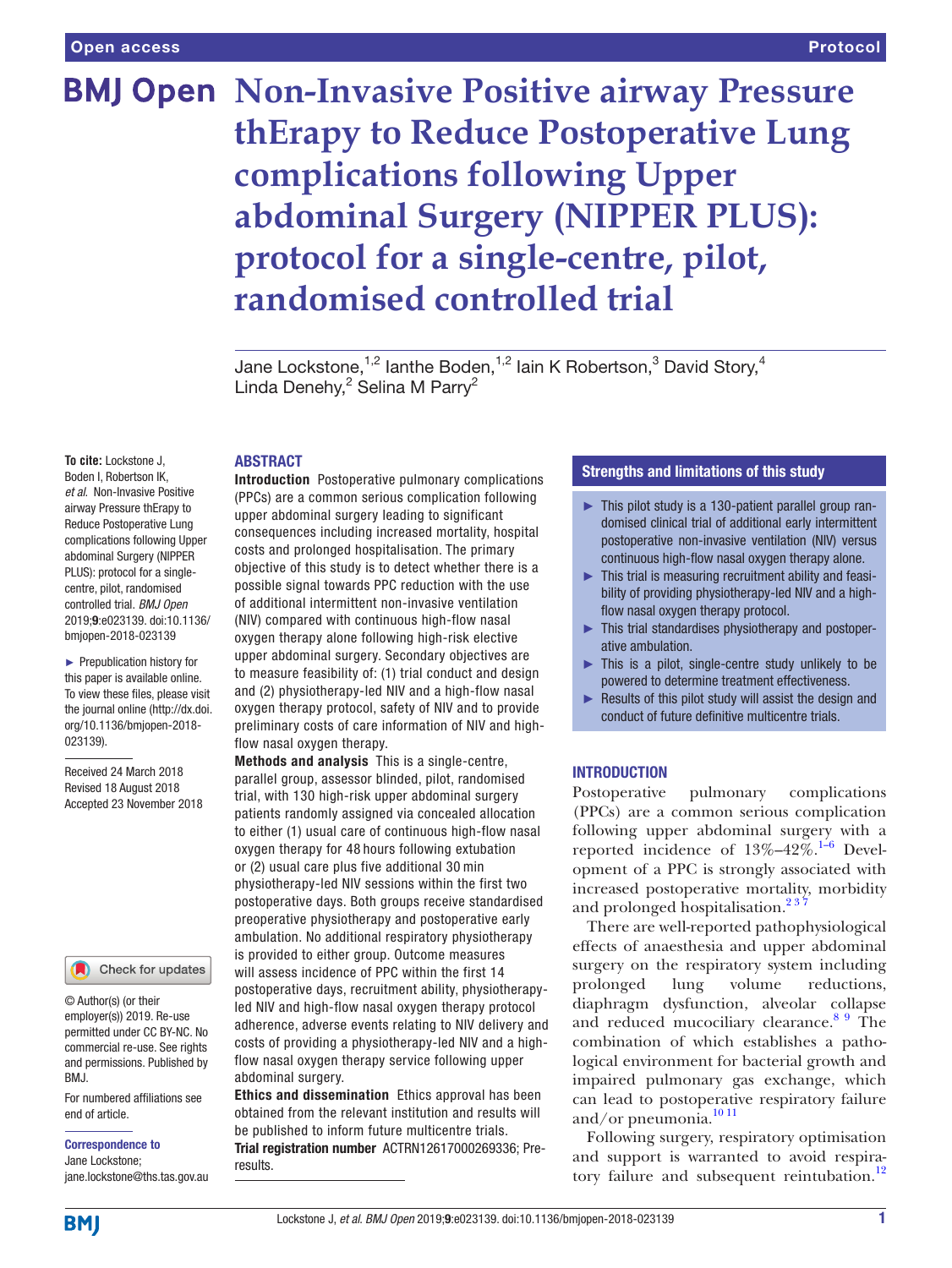Conventional low-flow oxygen therapy is commonly administrated via nasal cannula or a face mask to supplement oxygenation yet may not be effective to compensate for loss of lung volume. $13$  While oxygen support alone may be sufficient for low-risk patients in the postoperative period, increased attention to patients at high-risk of PPC development to provide additional therapies that aim to increase postoperative lung volumes may be warranted.

Non-invasive ventilation (NIV) has been shown to reverse reduced lung volumes induced by anaesthesia and abdominal surgery. $\frac{11}{11}$  During NIV, the positive airway pressure throughout the breath cycle may reopen atelectatic alveoli, increase lung volume and improve gas exchange.<sup>11</sup> Postoperative NIV has been reported to reduce PPC by half, with a further significant subgroup effect specifically for preventing pneumonia $14-17$  following upper abdominal surgery. While the optimal preventative NIV intervention dosage parameters are currently undetermined, the timing of postoperative NIV initiation is argued to have an important influence on its effectiveness with earlier application of NIV thought to lead to more successful alveolar recruitment.<sup>18–20</sup> Despite relatively good evidence supporting the use of NIV in the early postoperative period to reduce PPC, the implementation of broad-scale routine prophylactic NIV use is currently unclear but appears to be limited.<sup>[4 21](#page-12-9)</sup> The reasons for which are unknown yet likely multifactorial, including perceived risks, resources required and associated service costs. It is possible that newer modalities such as high-flow nasal oxygen therapy could be a viable and more feasible alternative than preventative NIV to reduce PPC.

High-flow nasal oxygen therapy delivers heated and humidified oxygen and/or air via nasal prongs at a prescribed accurate fraction of inspired oxygen  $(FiO_2)$ and with a maximum flow rate of 60 litres per minute. This constant high gas flow at the nares creates a flow-dependent, low level of positive airway pressure between 5 cmH<sub>2</sub> O and 8 cmH<sub>2</sub>O.<sup>[22 23](#page-12-10)</sup> It is hypothesised that this low level of positive pressure increases lung volumes and improves  $oxygenation<sup>24 25</sup>$  and may potentially decrease the incidence of respiratory complications post extubation and post surgery.[26](#page-12-12) Compared with standard oxygen therapy, high-flow nasal oxygen therapy reduces reintubation rates and desaturation episodes in critically ill intensive care unit (ICU) patients with acute respiratory failure<sup>[27](#page-12-13)</sup> and reduces the requirement for escalation of respiratory support following cardiac surgery.<sup>28</sup> When compared with NIV, high-flow nasal oxygen therapy provided to prevent intubation was superior in reducing 90-day morality in patients with acute respiratory failure in ICU.<sup>29</sup> Following cardiothoracic surgery, high-flow nasal oxygen therapy demonstrated equivalence with NIV in reducing postsurgery reintubation in patients who developed respiratory failure or were deemed at risk of respiratory failure following postsurgical extubation.<sup>[30](#page-13-2)</sup>

Following major abdominal surgery, it is possible that high-flow nasal oxygen therapy may assist in preventing PPCs. It could be just as effective as NIV and potentially

more feasible in terms of resources required and service costs. This has yet to be established as all previous NIV clinical trials<sup>14 17</sup> investigating the prevention of PPC following abdominal surgery have compared NIV wit standard oxygen therapy alone, never to high-flow nasal oxygen therapy. A recent large multicentre randomised control trial (RCT) (Optiflow for prevention of post-extubation hypoxemia after abdominal surgery (OPERA) trial) $31$  demonstrated no benefit in preventing hypoxaemia following major abdominal surgery with the use of preventative high-flow nasal oxygen therapy compared with standard oxygen therapy. Participants were provided with high-flow nasal oxygen therapy postoperatively for a median duration of  $15$  (IQR  $12-18$ ) hours following extubation. $31$  As postoperative respiratory failure commonly occurs within 72 hours after surgery<sup>32</sup> and functional residual capacity is shown to reach its lowest value 1–2days following upper abdominal surgery, $33-35$  it may be that high-flow nasal oxygen therapy needs to be prescribed for a longer duration to be clinically effective in preventing PPCs in the postoperative period. It has been recommended that the utility of postoperative high-flow nasal oxygen therapy in high-risk patients when used for longer durations be explored. $36$ 

Due to the growing exploratory evidence supporting the theoretical and proposed clinical benefits of high-flow nasal oxygen therapy,  $3738$  clinical uptake has increased,  $39$ and the application of high-flow nasal oxygen therapy is becoming widespread in  $ICUs<sup>40</sup>$  including at our own institution $41$  and also in other clinical settings including the ward. $42$  Given this increasing use of high-flow nasal oxygen therapy yet uncertainty regarding the preventative properties, increased reported patient comfort/tolerance compared with  $NIV^{43}$  and unknown comparative costs of providing a NIV and/or high-flow nasal oxygen therapy service to high-risk upper abdominal surgery patients, this study is designed to detect whether there is a possible signal towards reduction in PPC with the use of intermittent NIV in addition to continuous high-flow oxygen therapy in the first 48hours after surgery and measure the feasibility of providing these interventions. This study is also designed to understand the associated costs of service delivery for both these therapies. These findings will assist in designing and conducting future multicentre trials.

#### Pilot work

Prior to commencing this pilot RCT, we undertook an observational study to test the feasibility and safety of intermittent physiotherapy-led NIV following high-risk elective upper abdominal surgery. $^{41}$  While physiotherapy-led NIV was able to be delivered within 24hours following surgery and was shown to be safe in both ICU and ward patients, <sup>[41](#page-13-10)</sup> the main barrier identified to early postoperative NIV was physiotherapy service-related limitations.<sup>41</sup> Due to lengthy surgeries, a large proportion of patients did not return to the ward or ICU until after our hospital's standard physiotherapy working hours. These patients missed receiving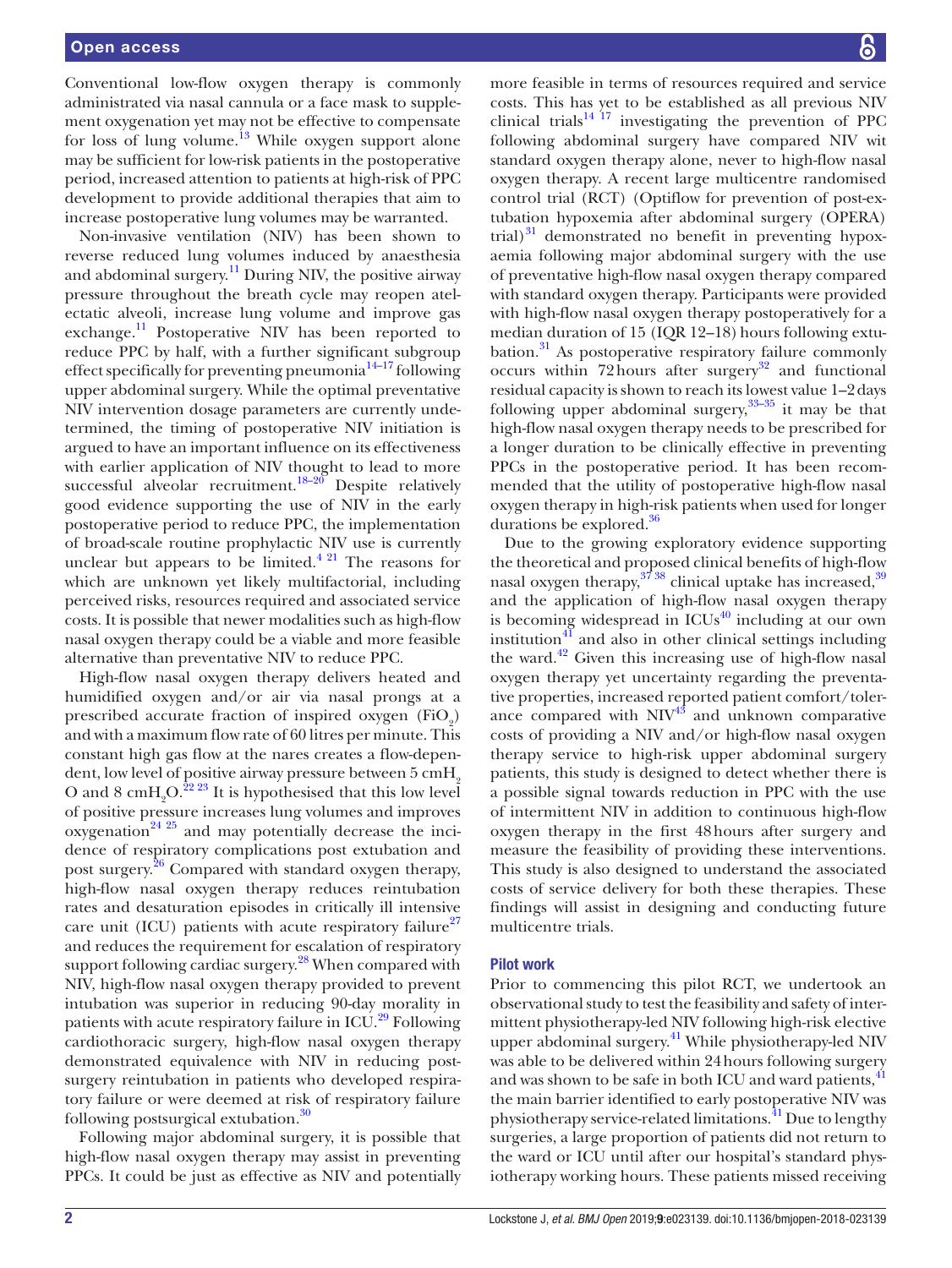the planned initial NIV dose within the target 4hours. On average, our patients received their first NIV session at 18hours postsurgery. To mitigate this problem, we implemented a flexible-hour physiotherapy NIV service in the immediate postanaesthesia care unit (PACU), also known as the recovery room. Providing NIV in the PACU has been reported to be feasible and safe.<sup>44</sup>

# **Objectives**

This project is a pilot RCT with the aim of planning a future definitive multicentre RCT to compare the use of additional intermittent physiotherapy-led NIV to continuous high-flow nasal oxygen therapy alone following elective high-risk upper abdominal surgery to reduce PPC incidence. The primary objective of this pilot study is to detect whether there is a possible signal towards PPC reduction with additional NIV compared with highflow nasal oxygen therapy. Secondary objectives are to measure the feasibility of: (1) trial conduct and design and (2) physiotherapy-led NIV and a high-flow nasal oxygen therapy protocol, safety of NIV therapy and to provide preliminary costs of care information on NIV and high-flow nasal oxygen therapy following upper abdominal surgery. In addition, this trial will explore possible effects on postsurgical ICU and hospital length of stay (LOS); unplanned ICU admission at any time-point during the acute postsurgical stay; incidence of reintubation; in-hospital, 30-day and 12-month all-cause mortality; and health-related quality of life (HRQoL). As this study is a pilot, there is no formal hypothesis.

# **METHODS**

# **Design**

The Non-Invasive Positive airway Pressure therapy to Reduce Postoperative Lung complications following Upper abdominal Surgery (NIPPER PLUS) trial is a prospective, single-centre, assessor blinded, parallel group, pilot, randomised controlled trial, with patients randomly assigned via concealed allocation to either usual care (continuous high-flow nasal oxygen therapy for the first 48hours after surgery and early standardised mobilisation) or intervention (usual care plus five 30min NIV sessions). [Figure](#page-3-0) 1 outlines the schedule of enrolment, interventions and assessments. Randomisation is stratified to planned postsurgical destination (ward or high dependency unit (HDU)/ICU). See [figure](#page-4-0) 2 for a Consolidated Standards of Reporting Trials diagram of the NIPPER PLUS trial and [table](#page-5-0) 1 for an overview of the trial methods and design. The methods are reported in accordance with the Standard Protocol Items; Recommendations for Interventional Trials<sup>45</sup> guidelines for clinical trials and the Template for Intervention Description and Replication<sup>46</sup> for reporting of interventions.

# Patient and public involvement

There was no involvement from patients or the public in the development or the design of this trial.

# **Setting**

The NIPPER PLUS trial is being undertaken at a large regional primary referral publicly funded hospital in Australia.

# Participants and enrolment

All patients having major surgery at our hospital are required to attend a preadmission assessment clinic within 6weeks of surgery. At this clinic, any patient listed for elective major abdominal surgery receives respiratory physiotherapy education on the prevention of PPC and breathing exercise training.<sup>[47](#page-13-16)</sup> For the NIPPER PLUS trial, all patients are screened by the preoperative physiotherapist using the Melbourne Risk Prediction Tool  $(MRPT)^6$  $(MRPT)^6$ to determine if they are at high risk of developing a PPC. These patients, and any patient with a planned postoperative admission to ICU or HDU, are invited by the preoperative physiotherapist to participate in the trial. Eligible patients are provided with a verbal explanation of the trial and provision of written and pictorial information. Consenting patients are required to sign a written consent form. Where the preoperative physiotherapist or the eligible patient is unable to attend the preadmission clinic, the patient is contacted by telephone and invited to enter the trial. The consent form is then signed during their hospital admission. Participant recruitment began in March 2017 and aims to be completed by August 2018, with final follow-up to be August 2019.

# Eligibility criteria

#### **Inclusions**

Eligible participants are patients meeting the following criteria:

- 1. Adults (≥18 years) undergoing elective upper abdominal surgery, able to understand verbal instructions in English and provide informed consent.
- 2. Open and/or hand-assisted laparoscopic upper abdominal surgery with an abdominal incision longer than 5cm that is above or extending above the umbilicus.
- 3. At high-risk of PPC defined in hierarchal order: (1) a planned postsurgical admission to ICU/HDU and (2) Identified at high-risk using the MRPT.<sup>[6](#page-12-14)</sup>

#### **Exclusions**

The following exclusion criteria apply:

- 1. Pre-existing obstructive sleep apnoea where overnight continuous positive airway pressure is required.
- 2. Extreme claustrophobia and inability to tolerate use of a NIV face mask.
- 3. Current hospital patient for a separate episode of care.
- 4. Patients requiring oesophageal surgery or organ transplant.
- 5. Any absolute contraindications for NIV in the period following surgery prior to first NIV session [\(table](#page-6-0) 2).

#### Randomisation and allocation

A research assistant independent to the trial preprepared 130 sequentially numbered (1–130) opaque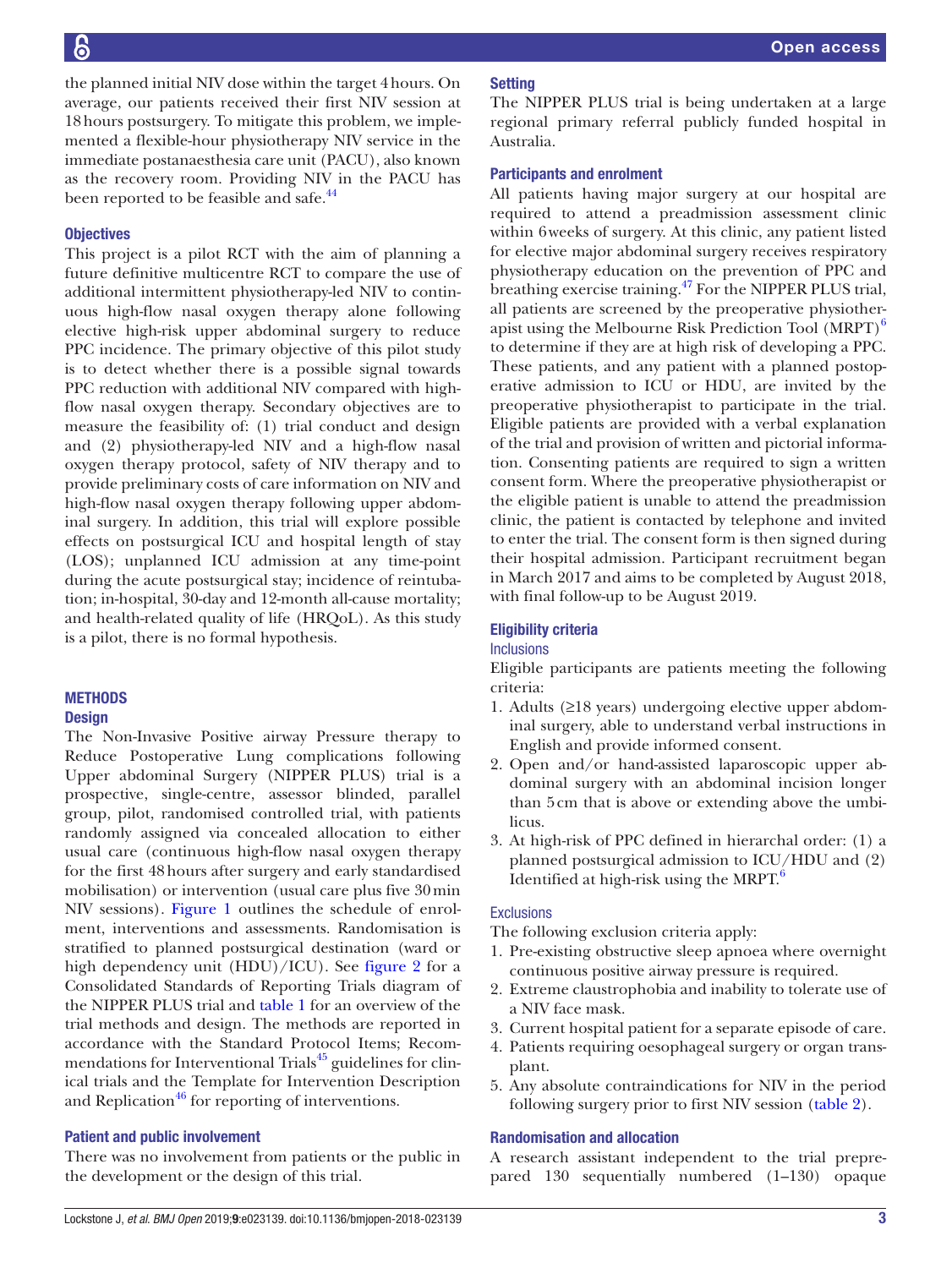|                       |                                                                                                            | <b>Enrolment</b>                         | <b>Allocation</b>           |                   |                       | <b>Post Allocation</b> |                        |           | <b>Close out</b> |
|-----------------------|------------------------------------------------------------------------------------------------------------|------------------------------------------|-----------------------------|-------------------|-----------------------|------------------------|------------------------|-----------|------------------|
|                       | <b>TIMEPOINT</b>                                                                                           | <b>Listed for</b><br>elective<br>surgery | Pre-<br>admission<br>clinic | Day of<br>surgery | <b>POD</b><br>$1 - 7$ | <b>POD</b><br>$8 - 14$ | <b>Hospital</b><br>D/C | POD<br>30 | 12<br>month      |
|                       | Enrolment                                                                                                  |                                          | X                           |                   |                       |                        |                        |           |                  |
|                       | <b>Eligibility screen</b>                                                                                  | X                                        |                             |                   |                       |                        |                        |           |                  |
| <b>ENROLMENT:</b>     | Informed consent                                                                                           |                                          | X                           |                   |                       |                        |                        |           |                  |
|                       | <b>Random Allocation</b>                                                                                   |                                          |                             | Х                 |                       |                        |                        |           |                  |
| <b>INTERVENTIONS:</b> | Control; High-flow nasal oxygen<br>therapy                                                                 |                                          |                             | X                 | X                     |                        |                        |           |                  |
|                       | Intervention: High-flow nasal<br>oxygen therapy plus intermittent<br>postoperative NIV                     |                                          |                             | X                 | x                     |                        |                        |           |                  |
|                       | Demographics, medical history,<br><b>HRQoL</b>                                                             |                                          | X                           |                   |                       |                        |                        |           |                  |
| <b>VARIABLES:</b>     | Intraoperative variables                                                                                   |                                          |                             |                   | X                     |                        |                        |           |                  |
|                       | Postoperative variables                                                                                    |                                          |                             |                   | x                     | X                      | Х                      |           |                  |
|                       | <b>PPC</b>                                                                                                 |                                          |                             |                   | x                     | X                      |                        |           |                  |
|                       | Recruitment ability,<br>physiotherapy-led NIV and high-<br>flow nasal oxygen therapy<br>protocol adherence |                                          |                             |                   | X                     |                        |                        |           |                  |
|                       | Major adverse events and/or<br>transient physiological events of<br><b>NIV</b>                             |                                          |                             |                   | x                     |                        |                        |           |                  |
| <b>OUTCOMES:</b>      | Associated costs of<br>physiotherapy-led NIV & a high-<br>flow nasal oxygen therapy service                |                                          |                             |                   | X                     | X                      | Х                      |           |                  |
|                       | Pneumonia, Hospital and ICU<br>LOS, ICU readmission and<br>reintubation rates, in-hospital<br>mortality    |                                          |                             |                   | x                     | X                      | х                      |           |                  |
|                       | HRQoL (EQ-5D-5L)                                                                                           |                                          |                             |                   | X                     | X                      |                        |           | X                |
|                       | 30-day and 12-month all-cause<br>mortality                                                                 |                                          |                             |                   |                       |                        |                        | x         | X                |

<span id="page-3-0"></span>Figure 1 NIPPER PLUS participant timeline and schedule of events. D/C, discharge; HRQoL, health-related quality of life; ICU, intensive care unit; LOS, length of stay; NIPPER PLUS, Non-Invasive Positive airway Pressure therapy to Reduce Postoperative Lung complications following Upper abdominal Surgery; NIV, non-invasive ventilation; POD, postoperative day; PPC, postoperative pulmonary complication.

envelopes each containing an allocation card wrapped in aluminium foil. Allocation sequence is generated by a web-based computer program [\(http://www.randomizer.](http://www.randomizer.org/) [org/](http://www.randomizer.org/)). Random allocation is stratified to planned postsurgical destination (ICU and ward). One of the aims of this study is the feasibility of high-flow nasal oxygen therapy and NIV application. The ease of application could be biased towards it being more or less feasible in one location over another. Stratification ensures that there will be equal representation of participants at both locations. At our centre, historical data find that approximately 70% of high-risk upper abdominal surgery patients have a planned postoperative ICU admission. To manage this difference in location distribution, the total sample size of 130 is divided into two blocks with 90 in the ICU block and 40 in the ward block. The allocation sequence in each block is then determined in a 1:1 ratio, control and

intervention. Following construction of the randomisation envelopes, the allocation sequence is locked securely in the hospital's research institute and unavailable to site investigators, those who enrol participants and/or assign interventions.

If it arises that the ratio of eligible ward or ICU patients is different than previously ascertained this will mean that one of the blocks (two blocks stratified to location: ICU or ward) of envelopes will become exhausted prior to completion of the trial. If this occurs, the next available envelope for the other intended postoperative location (ICU or ward), regardless of the actual postoperative location, will be opened in sequence and so on until the minimum target sample of 130 is met. If the situation occurs where the minimum sample is achieved prior to the completion of the funded time period (see sample size section), a block of non-stratified allocation opaque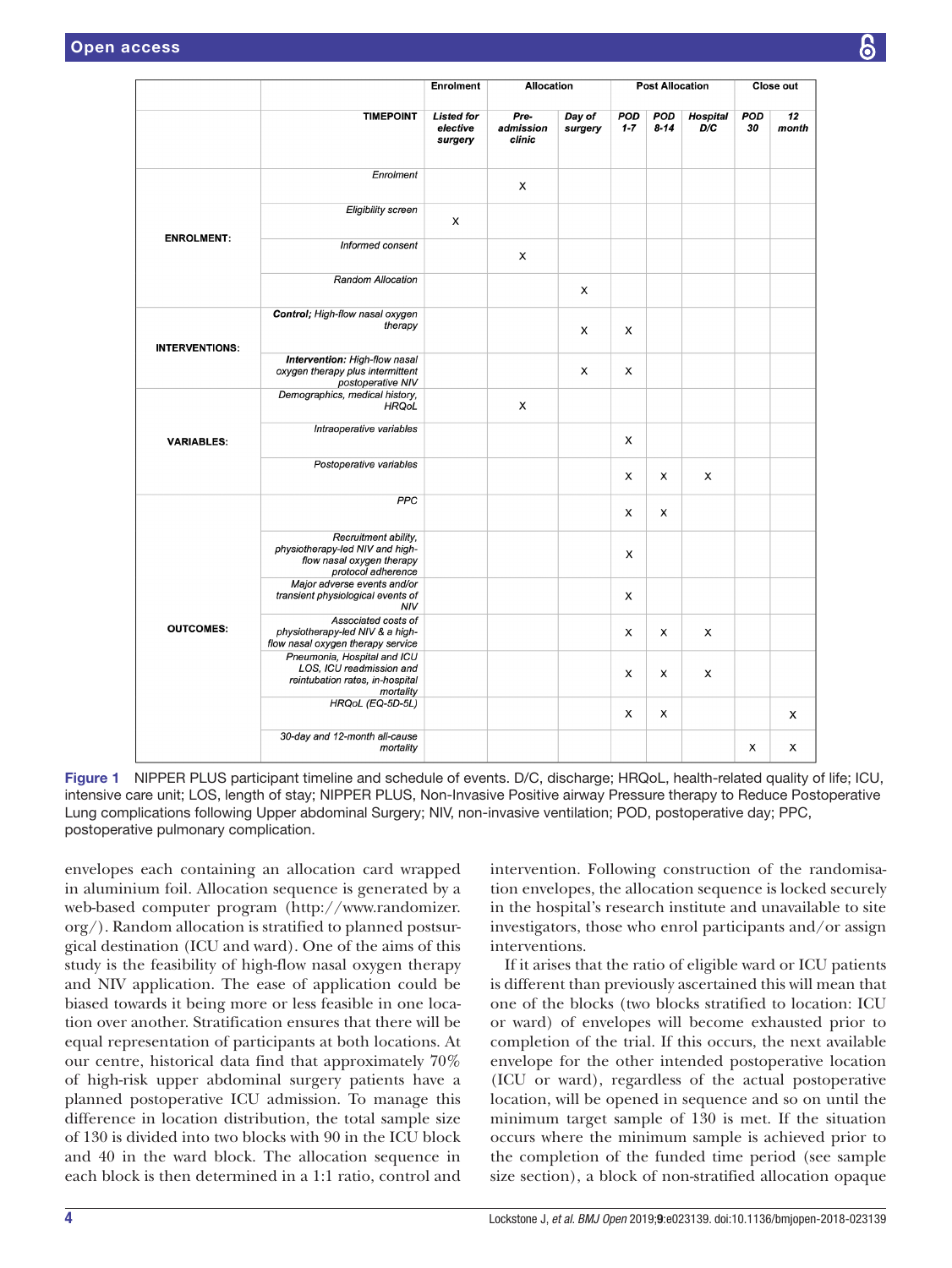

<span id="page-4-0"></span>Figure 2 CONSORT flow diagram for the NIPPER PLUS study. CONSORT, Consolidated Standards of Reporting Trials; HRQoL, health-related quality of life; NIPPER PLUS, Non-Invasive Positive airway Pressure therapy to Reduce Postoperative Lung complications following Upper abdominal Surgery; NIV, non-invasive ventilation; POD, postoperative day; PPC, postoperative pulmonary complication.

sealed envelopes will be constructed by an independent administration assistant using the same web-based computer randomisation programme at a 1:1 ratio (control:intervention) in a single block of 15, and then repeated as necessary until trial completion.

Entry into the trial is finalised at the end of the surgical procedure where the postsurgical destination is confirmed and exclusion criteria is assessed. Eligible consenting patients are then randomised into the trial by the lead or a site investigator only by opening the next sequentially numbered sealed opaque envelope according to the patient's planned postsurgical destination (ward or ICU/HDU). Once opened, participant's details are written on the envelope to ensure that patients were randomised in presenting order and these are filed securely along with the signed consent form. If a patient is identified as ineligible following surgery completion, they will not be randomised nor entered into the trial.

Participants are randomly assigned to receive either (1) continuous high-flow nasal oxygen therapy for 48hours following extubation (control group) or (2) continuous high-flow nasal oxygen therapy for 48hours following extubation plus five 30min sessions of NIV implemented by a physiotherapist over the first two postoperative days (intervention group).

# **Interventions**

#### Control group (usual care)

All participants receive preoperative respiratory physiotherapy education and training.<sup>47</sup> Postoperatively, an early ambulation programme is provided as per a standardised protocol $^{48}$  of once daily physiotherapy-directed assisted ambulation [\(table](#page-7-0) 3). Participants are provided with early ambulation until a threshold score is met using a criteria-lead scoring tool, $^{49}$  or until discharged from hospital, whichever occurs first. If a participant is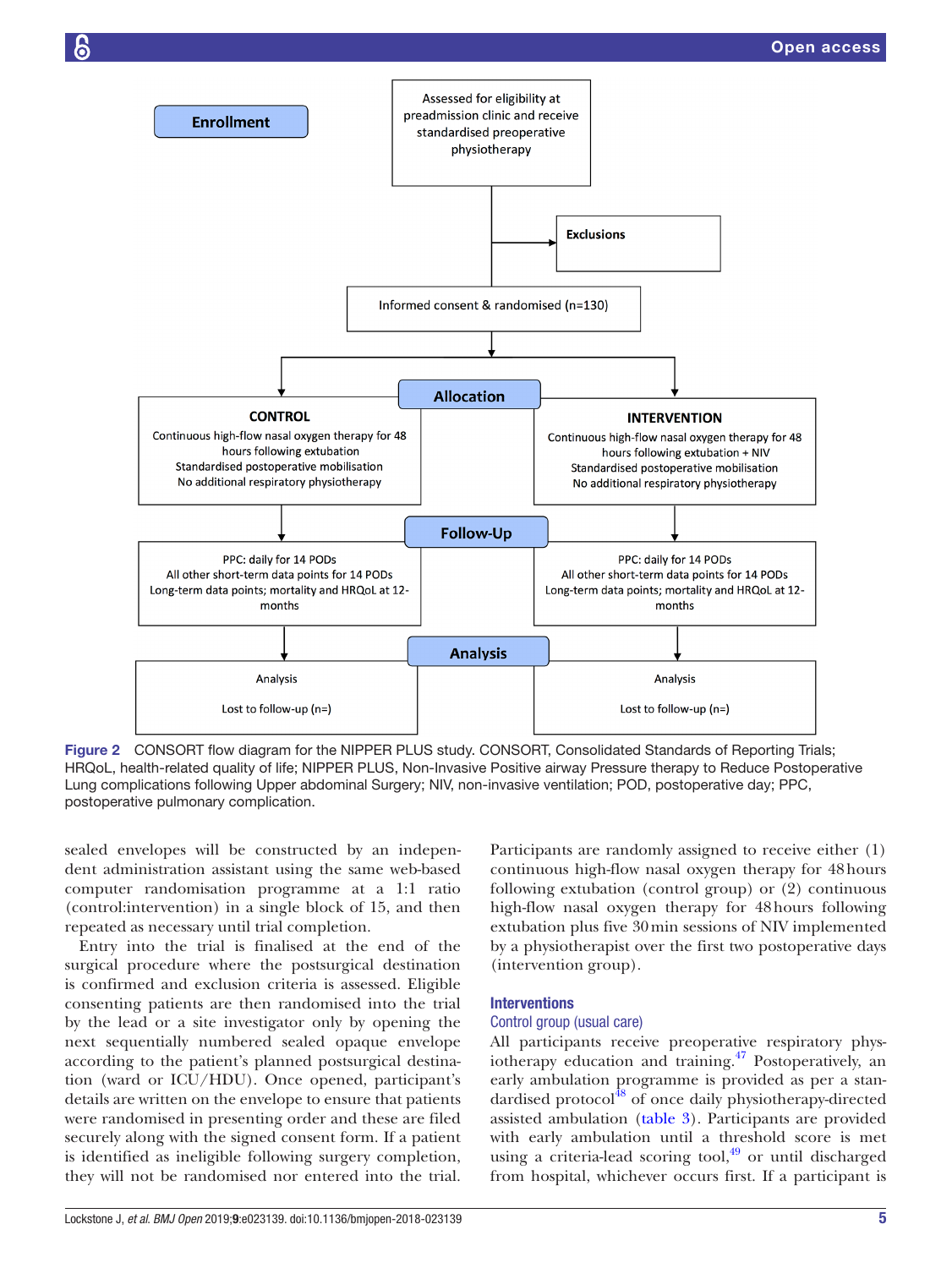<span id="page-5-0"></span>

| Trial registration data set for NIPPER PLUS trial<br>Table 1 |                                                                                                                                                                                                                                                                                                                                                                                                                                                                                                                                                                                                                                                                                                                                                             |  |  |  |
|--------------------------------------------------------------|-------------------------------------------------------------------------------------------------------------------------------------------------------------------------------------------------------------------------------------------------------------------------------------------------------------------------------------------------------------------------------------------------------------------------------------------------------------------------------------------------------------------------------------------------------------------------------------------------------------------------------------------------------------------------------------------------------------------------------------------------------------|--|--|--|
| Data category                                                | <b>Information</b>                                                                                                                                                                                                                                                                                                                                                                                                                                                                                                                                                                                                                                                                                                                                          |  |  |  |
| Primary registry and trial identifying<br>number             | Australian New Zealand Clinical Trials Registry number: ACTRN12617000269336                                                                                                                                                                                                                                                                                                                                                                                                                                                                                                                                                                                                                                                                                 |  |  |  |
| Date of registration in primary registry                     | 22/02/2017                                                                                                                                                                                                                                                                                                                                                                                                                                                                                                                                                                                                                                                                                                                                                  |  |  |  |
| Secondary identifying numbers                                | n/a                                                                                                                                                                                                                                                                                                                                                                                                                                                                                                                                                                                                                                                                                                                                                         |  |  |  |
| Trial protocol version                                       | This is version 2 of the protocol and was enacted on February 2017.                                                                                                                                                                                                                                                                                                                                                                                                                                                                                                                                                                                                                                                                                         |  |  |  |
| Source of monetary or material support                       | Clifford Craig Foundation (\$A80 000)                                                                                                                                                                                                                                                                                                                                                                                                                                                                                                                                                                                                                                                                                                                       |  |  |  |
| Contact for public queries                                   | JL: jane.lockstone@ths.tas.gov.au                                                                                                                                                                                                                                                                                                                                                                                                                                                                                                                                                                                                                                                                                                                           |  |  |  |
| Contact for scientific queries                               | JL: jane.lockstone@ths.tas.gov.au                                                                                                                                                                                                                                                                                                                                                                                                                                                                                                                                                                                                                                                                                                                           |  |  |  |
| Public title                                                 | Does early postoperative non-invasive ventilation (NIV) prevent chest infections<br>following high-risk elective abdominal surgery                                                                                                                                                                                                                                                                                                                                                                                                                                                                                                                                                                                                                          |  |  |  |
| Scientific title                                             | NIPPER-PLUS trial - Non-Invasive Positive airway Pressure therapy to Reduce<br>Postoperative Lung Complications following Upper abdominal Surgery: a single<br>centre pilot randomised control trial                                                                                                                                                                                                                                                                                                                                                                                                                                                                                                                                                        |  |  |  |
| Countries of recruitment                                     | Australia                                                                                                                                                                                                                                                                                                                                                                                                                                                                                                                                                                                                                                                                                                                                                   |  |  |  |
| Health condition(s) or problem(s)<br>studied Intervention(s) | Pulmonary complications following high-risk elective upper abdominal surgery.<br>Active comparator: physiotherapy-led postoperative NIV therapy.<br>Placebo comparator: high-flow nasal prong oxygen therapy.                                                                                                                                                                                                                                                                                                                                                                                                                                                                                                                                               |  |  |  |
| Key inclusion and exclusion criteria                         | Ages edible for study: ≥18 years.<br>Sexes eligible for study: both.<br>Accepts health volunteers: no.<br>Inclusion criteria: all adults undergoing high-risk elective open and/or advanced<br>hand-assisted laparoscopic abdominal surgery.<br>Exclusion criteria: (1) any absolute contraindications for NIV in the period following<br>surgery prior to the first NIV session; (2) oesophageal surgery; (3) obstructive<br>sleep apnoea requiring continuous positive airway pressure overnight; (4) extreme<br>claustrophobia; (5) not able to understand verbal instructions in English; (6) do not<br>have capacity to give consent themselves; (7) a current hospital patient for a separate<br>episode of care; and (8) requiring organ transplant. |  |  |  |
| Study type                                                   | Type: investigator initiated, interventional, non-pharmacological, pilot study.<br>Allocation: concealed randomisation.<br>Intervention model: parallel assignment.<br>Masking: assessor blinding.<br>Primary purpose: prevention.<br>Phase: phase 2.                                                                                                                                                                                                                                                                                                                                                                                                                                                                                                       |  |  |  |
| Date of first enrolment                                      | 23/02/2017                                                                                                                                                                                                                                                                                                                                                                                                                                                                                                                                                                                                                                                                                                                                                  |  |  |  |
| Target sample size                                           | Minimum 130                                                                                                                                                                                                                                                                                                                                                                                                                                                                                                                                                                                                                                                                                                                                                 |  |  |  |
| Recruitment status                                           | Recruiting                                                                                                                                                                                                                                                                                                                                                                                                                                                                                                                                                                                                                                                                                                                                                  |  |  |  |
| <b>Primary Outcome</b>                                       | Postoperative pulmonary complication during the first 14 postoperative days.                                                                                                                                                                                                                                                                                                                                                                                                                                                                                                                                                                                                                                                                                |  |  |  |
| Key secondary outcomes                                       | Recruitment ability, physiotherapy-led NIV and high-flow nasal oxygen therapy<br>protocol adherence, safety of NIV therapy, associated costs of high-flow nasal<br>oxygen therapy and a physiotherapy-led NIV service following upper abdominal<br>surgery. In addition, this study will explore effects on incidence of pneumonia;<br>intensive care unit (ICU) and hospital length of hospital; ICU readmission rates;<br>incidence of reintubation; in-hospital, 30-day and 12-month all-cause mortality; and<br>health related quality of life.                                                                                                                                                                                                         |  |  |  |

referred for a mobility review, progression of gait aid or a stairs assessment following discharge from physiotherapy, the participant will be treated at the discretion of the ward physiotherapist and this occasion of service recorded. Following surgery, no respiratory physiotherapy is provided to either group unless the participant develops the primary endpoint - a PPC, physiotherapy

will then be provided at the discretion of the attending physiotherapist. The type of treatment/s provided will be documented.

On the day of surgery, a site investigator documents high-flow nasal oxygen therapy orders on each consenting patient's postanaesthetic observation chart to instruct theatre nursing staff to initiate high-flow nasal oxygen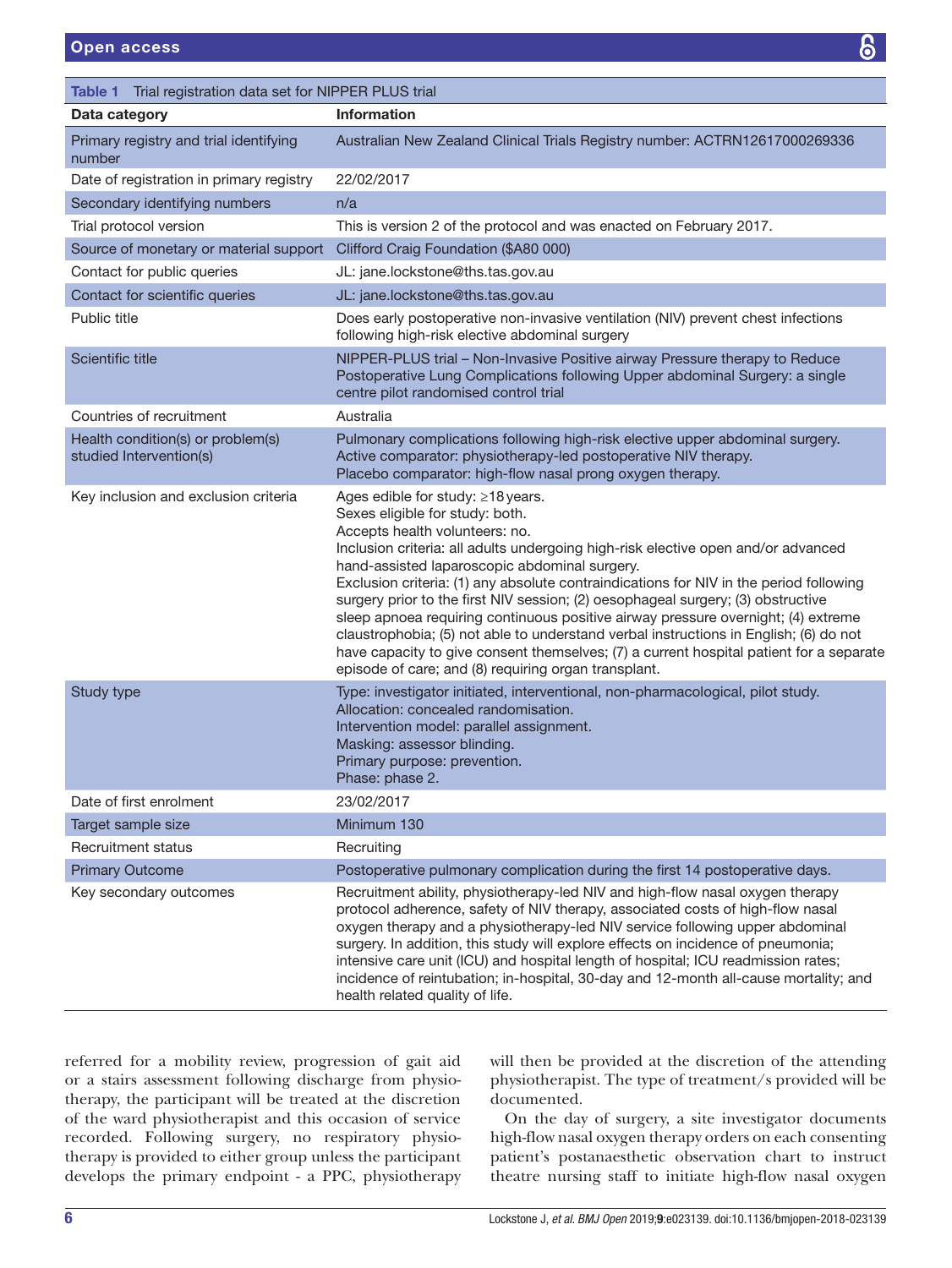<span id="page-6-0"></span>

| Table 2 Contraindications and adverse events relating to NIV therapy         |                                                                                                                                       |                                                                                                               |                                                                                                                         |
|------------------------------------------------------------------------------|---------------------------------------------------------------------------------------------------------------------------------------|---------------------------------------------------------------------------------------------------------------|-------------------------------------------------------------------------------------------------------------------------|
| Absolute contraindications                                                   | Relative contraindications                                                                                                            | Major adverse event                                                                                           | Transient physiological event                                                                                           |
| Cardiac or respiratory arrest                                                | level of consciousness<br>Mildly decreased                                                                                            | Anastomotic leak                                                                                              | by pre/post blood pressure observations<br>blood pressure >20 mm Hg determined<br>Hypotension, defined as a decrease in |
| Severe agitation or encephalopathy                                           | re respiratory failure as<br>reported by the treating physician<br>Progressive sever                                                  | Severe hypotension requiring increase in<br>medical management                                                | saturations >10% from baseline<br>Decrease in SpO, oxygen<br>$or < 85\%$ for $> 60s$                                    |
| intraoperative pneumothorax with ICC<br>Undrained pneumothorax or<br>in situ | Uncooperative patient who can be<br>calmed or comforted                                                                               | Cardiac or respiratory arrest                                                                                 | Gastric distention as clinically reported by<br>the treating surgeon                                                    |
| Uncontrolled vomiting                                                        | of $<85\%$ for $>60$ s<br>SpO, falls below                                                                                            | >10% below resting level Deterioration in medical condition<br>requiring an increase in medical<br>management | Vomiting during the NIV therapy                                                                                         |
| Inability to protect airway                                                  | MAP <target despite="" pressure="" td="" vasopressor<=""><td></td><td>Nasal bridge or facial erythema or<br/>ulceration</td></target> |                                                                                                               | Nasal bridge or facial erythema or<br>ulceration                                                                        |
|                                                                              | Severe upper GI bleeding or haemoptysis Resting HR <50 or >140 or new untreated<br>arrhythmia develops                                |                                                                                                               |                                                                                                                         |
| Need for immediate intubation                                                | RR<5 or >40 b/min                                                                                                                     |                                                                                                               |                                                                                                                         |
| Facial trauma                                                                |                                                                                                                                       |                                                                                                               |                                                                                                                         |
|                                                                              |                                                                                                                                       |                                                                                                               |                                                                                                                         |

HR, heart rate; ICC, intercostal catheter; MAP, mean arterial pressure; NIV, non-invasive ventilation; RR, respiratory rate; SpO2, saturation of peripheral oxygen; upper GI, HR, heart rate; ICC, intercostal catheter; MAP, mean arterial pressure; NIV, non-invasive ventilation; RR, respiratory rate; SpO<sub>2</sub>, saturation of peripheral oxygen; upper GI,<br>upper gastrointestinal. upper gastrointestinal.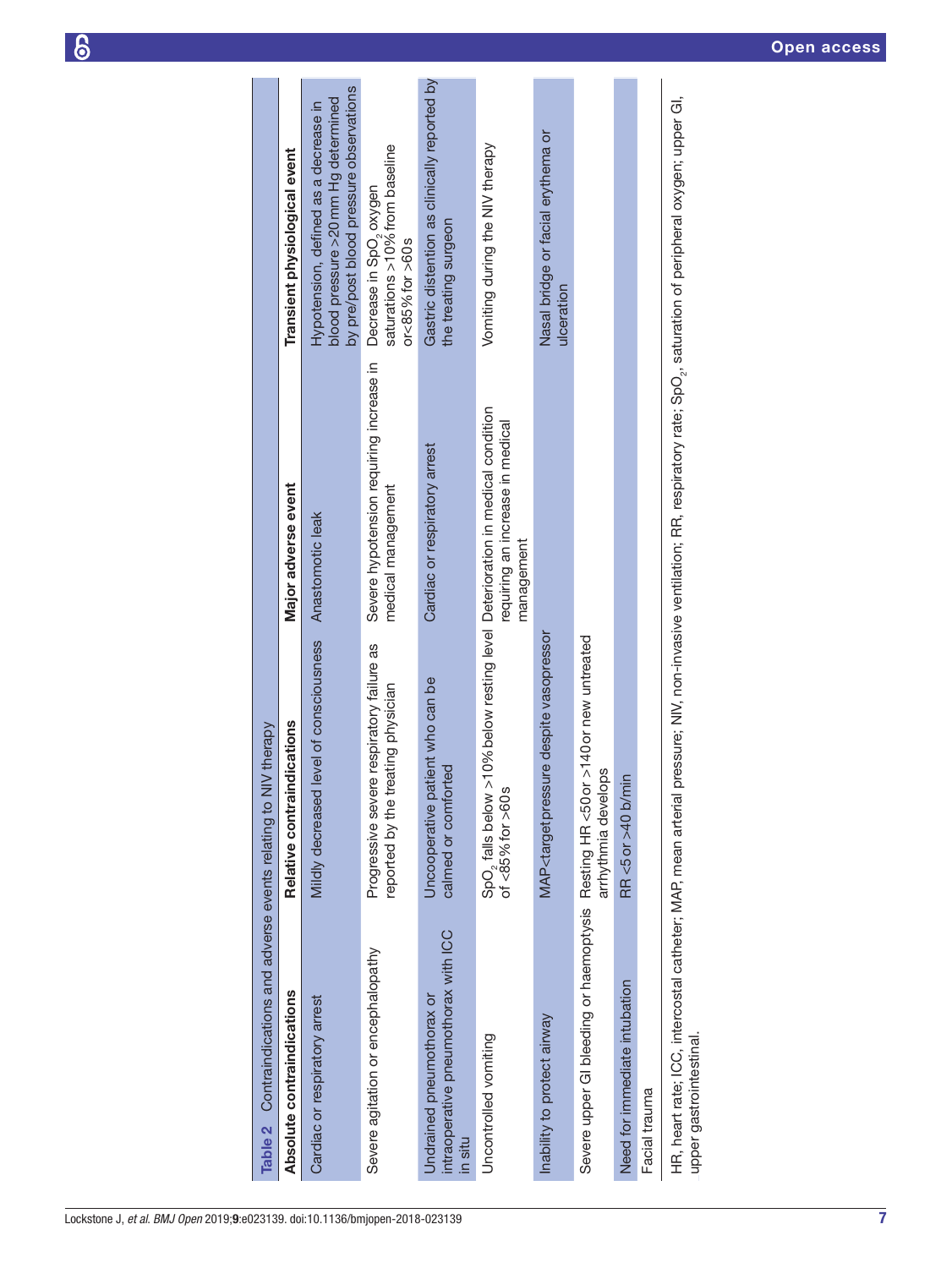<span id="page-7-0"></span>

| Table 3              | Early postoperative ambulation protocol <sup>48</sup>  |
|----------------------|--------------------------------------------------------|
| Stage 1 (safety)     | Sit over edge of bed/sit in chair<br>minimum of 2 min. |
| Stage 2 (safety)     | March on spot 0-1 min.                                 |
| Stage 3 (ambulation) | March on spot/walk away from<br>bedside 1-3 min.       |
| Stage 4 (ambulation) | March on spot/walk away from<br>bedside 3-6 min.       |
| Stage 5 (ambulation) | Walk away from bedside 6-10 min.                       |
| Stage 6 (ambulation) | Walk away from bedside 10–15 min.                      |
| Stage 7 (ambulation) | Walk away from bedside >15 min.                        |

#### Protocol

Provide assisted early ambulation as soon as possible on the first postoperative day.

At each session progress through each stage in sequence. Time achieved in the session is accumulative.

Aim to achieve rating of perceived exertion of greater than 3/10. Aim to assist patient to ambulate more than 10min (stage 6 or greater).

Once patient able to ambulate past stage 3, patient can be assisted to ambulate with a physiotherapy assistant, as long as safe to do as determined by the ward physiotherapist. Interval training is permissible to obtain target walking time. Each interval of rest time must not exceed the preceding work time. Total session time is the accumulative work time.

Provide assisted early ambulation once a day until discharged according to the discharge scoring tool.<sup>[49](#page-13-18)</sup>

therapy as soon as possible following extubation. These orders specify that the  $FiO_2$  is to be titrated to achieve a saturation of peripheral oxygen  $(SpO<sub>2</sub>)$  between 92% and  $96\%$ <sup>50</sup> unless otherwise specified by the attending anaesthetist/ICU consultant. Gas flow rate is set at 50 L per minute. If a participant is unable to tolerate this flow rate, it can be reduced to a minimum of 30 L per minute. High-flow nasal oxygen therapy is to be provided continuously for 48hours from the time of extubation. Changes to flow rate and any removal of high-flow nasal oxygen therapy for more than 15min during the 48hours period are recorded.

All other aspects of perioperative patient care, including the type of anaesthesia, postoperative analgesia, surgical techniques and postoperative clinical care are provided at the discretion of the anaesthesia and surgical teams and according to routine clinical practice at our centre. Pragmatically, there will be no attempt to standardise perioperative management or intraoperative ventilation strategies for this study. Our hospital is currently not recognised as an enhanced recovery after surgery (ERAS) site; however, some individual anaesthesia and surgical teams within our hospital adhere to ERAS principles.

#### Intervention group

Care is provided as per the control group above, with the exception of five  $30$  min<sup>[11](#page-12-6)</sup> NIV sessions delivered by a physiotherapist over the first two postoperative days in addition to high-flow nasal oxygen therapy. The initial NIV dose is delivered within 4hours of extubation,

followed by twice daily sessions on postoperative days 1 and 2. This service is provided in the PACU, ICU/HDU or the surgical ward depending on the participant's location at the time of NIV delivery.

Prior to commencing each NIV session, all participants are assessed for absolute contraindications for NIV therapy by the treating physiotherapist ([table](#page-6-0) 2). The NIV sessions are delivered using a ResMed VPAP machine (ResMed, Oxfordshire, UK) with a humidified circuit and standard face mask. This is delivered with participants either sitting up in bed with the bed head raised between 45° and 90° or with the participant sitting out of bed in a high back chair. Expiratory positive airway pressure (EPAP) is set at 10 cm $H_2O^{11}$  Inspiratory positive airway pressure (IPAP) is initially set at  $15\ \mathrm{cm}H_2\mathrm{O}$  and adjusted as required to achieve tidal volumes of at least 6-8 mL/ kg. Participants with BMI >30 have a starting EPAP set at 12 cmH<sub>2</sub>O and a starting IPAP set at  $16 \text{cm} + \text{H}_2$ O. Deviations from these planned settings are reported and documented. The difference between IPAP and EPAP (known as pressure support ventilation (PSV)) is maintained at a minimum of  $4 \text{ cm}H_2O$ , and the maximum total pressure (PSV+EPAP) will be no greater than 25 cmH<sub>2</sub>O.<sup>11</sup>

If a participant is unable to tolerate the set pressures, reassurance is first given to the participant and the following modifications taken in sequential order, until patient tolerance is achieved:

- 1. Reduce EPAP to  $8 \text{ cm}H_2O$  (set minimum).
- 2. Reduce IPAP to  $12 \text{ cm} + 12 \text{ cm}$  (set minimum) in decrements of  $1 \text{ cm} \text{H}_2\text{O}$ .

If the participant remains unable to tolerate the therapy despite pressure titration and reassurance, cessation of NIV therapy will occur and be reported. Pressure rise time is set at the slowest speed (900ms), and the inspiratory trigger is set to the minimum value. Air leaks are managed by fitting the correct size mask carefully using the mask measure guide provided by ResMed with focus on minimising leaks around the nasogastric tube if present. The ResMed VPAP compensates for air leaks up to 40 L per minute. Above this a 'high-leak' alarm sounds, and the machine is unable to deliver the set pressure. Any high-leak alarm is monitored, recorded and the mask readjusted accordingly. Ideally, the duration of NIV is to be 30min of continuous therapy; however, if NIV therapy needs to be temporarily stopped, therapy time will cease and reason will be documented. Once therapy is restarted, timing will recommence. If a participant is unable to continue with NIV therapy within 5min of temporarily ceasing, the session is terminated and the reason documented. Supplemental oxygen is titrated through the ResMed VPAP as required to achieve  $SpO, 92\%$ –96% unless otherwise specified by the medical team. During each NIV session, participants have their high-flow nasal oxygen therapy removed for the duration of NIV therapy and replaced once therapy is finished. The treating physiotherapist continuously monitors all participants for the duration of the NIV therapy and reassesses 30min postintervention. Data including blood pressure,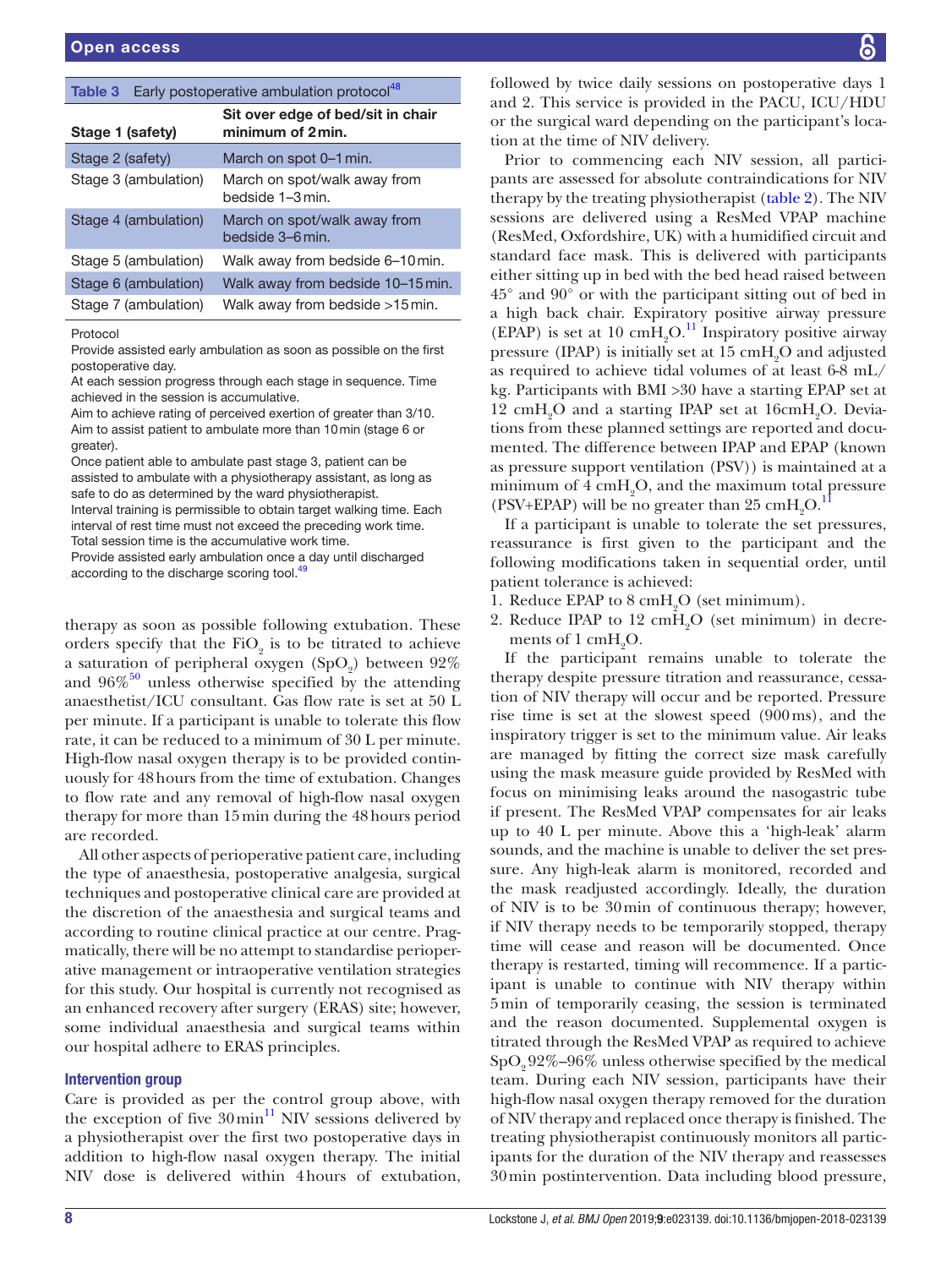heart rate, respiratory rate and SpO<sub>2</sub>are recorded before, immediately after and 30min after each NIV session. Any reason resulting in early cessation of NIV intervention or being unable to provide NIV therapy is reported.

All physiotherapists providing the intervention attend NIV training with the ICU senior physiotherapist who has 11 years' experience in NIV application. The training session includes familiarisation with the ResMed VPAP machine, setup of equipment, detailed explanation of the intervention protocol and troubleshooting. The physiotherapists are provided with a training manual and a copy of this manual is also kept with the ResMed VPAP to allow reference at any point during the intervention. The training manual consists of all the information provided in the training session. The years of hospital experience of each participating physiotherapist is reported.

# Withdrawal from trial

Participants are withdrawn for: (1) requiring longer than 48hours of mechanical ventilation following surgery, or (2) withdrawal of consent. All withdrawals are reported.

# **Outcomes**

To detect a possible signal towards PPC reduction with the use of NIV in addition to continuous high-flow oxygen therapy in the first 48hours after surgery, the primary outcome measure is the development of a PPC within the first 14 postoperative days or hospital discharge whichever occurs first. Using the Melbourne Group Scale (MGS) diagnostic Tool Version  $2^{48}$  $2^{48}$  $2^{48}$  ([box](#page-8-0) 1), a PPC is diagnosed when four or more of eight screening criteria are present in a 24-hour day. The MGS tool is valid and reliable, $51$  is sensitive to therapeutic interventions designed to ameliorate postoperative atelectasis and alveolar derecruit-ment<sup>[48](#page-13-17)</sup> and widely utilised in upper abdominal surgery

# Box 1 Postoperative pulmonary complications diagnostic tool: Melbourne group scale version 2<sup>[48](#page-13-17)</sup>

<span id="page-8-0"></span>*Diagnosis confirmed when four or more of the following criteria are present anytime in the 24-hour period 00:01 to 24:00 on a single postoperative day:*

- 1. New abnormal breath sounds on auscultation different to preoperative assessment.
- 2. Productive of yellow or green sputum different to preoperative assessment.
- 3. Pulse oximetry oxygen saturation (SpO<sub>2</sub>) <90% on room air on more than one consecutive postoperative day.
- 4. Raised maximum oral temperature >38°C on more than one consecutive day.
- 5. An unexplained white cell count greater than  $11 \times 10^9$ /L.
- 6. Presence of infection on sputum culture report.
- 7. Chest radiograph (CXR) report of collapse/consolidation. When a CXR has been taken but no report available, a ward medical officer or a senior respiratory physiotherapist with more than 10 years' experience will be asked to report.
- 8. Physician's diagnosis of pneumonia, lower or upper respiratory tract infection, an undefined chest infection or prescription of an antibiotic for a respiratory infection.

trials.<sup>[4–6 48](#page-12-9)</sup> An assessor blinded to group allocation, who has no clinical involvement with the study, assesses participants prospectively and daily for a PPC until the seventh postoperative day. Thereafter, additional PPC assessments are only performed if clinically indicated when there are signs of respiratory deterioration reported in the medical record until postoperative day 14 or hospital discharge, whichever occurs first. To reduce the potential for missing data, retrospective collection of PPC data from the daily medical record will occur when a participant or assessor is unavailable for PPC assessment. Participants scoring three out of the possible eight factors are assessed twice daily to monitor for any further clinical deterioration. A blinded senior physiotherapist confirms a positive diagnosis of a PPC.

# Feasibility measures of trial conduct, design and protocol

- 1. Consent and recruitment ability. Consent rate is anticipated to be ≥90% with recruitment of one to two patients per week.
- 2. Protocol adherence of physiotherapy-led NIV therapy. Successful physiotherapy-led NIV implementation is set at  $\leq$ 20% protocol deviations. This is measured and reported by:
	- a. Proportion of intervention participants who receive the first NIV session within 4hours of surgical extubation.
	- b. Proportion of intervention participants who receive five 30min NIV sessions in the first two postoperative days.
	- c. Reasons why NIV therapy could not be delivered or were ceased early.
- 3. Protocol adherence of high-flow nasal oxygen therapy. Successful high-flow nasal oxygen therapy implementation is set at  $\langle 20\%$  protocol deviations. This is measured and reported by;
	- a. Proportion of participants who receive high-flow nasal oxygen therapy for 48 continuous hours following surgical extubation.
	- b. Time in minutes from extubation following surgery to commencement of high-flow nasal oxygen therapy.
	- c. Reasons why high-flow nasal oxygen therapy cannot be delivered or sustained.
- 4. Safety of NIV therapy measured by: (1) major adverse events relating to NIV therapy defined as: anastomotic leak suspected and confirmed; severe hypotension requiring an increase in medical management; cardiac and/or respiratory arrest; deterioration in medical condition requiring an increase in medical management and (2) any transient physiological events during or immediately following NIV intervention ([table](#page-6-0) 2).
- 5. Costs of a high-flow nasal oxygen therapy and physiotherapy-led NIV therapy service measured by: costs of equipment (NIV masks, high-flow and NIV circuits, cleaning and machine service costs); physiotherapy time (in hours) attributed to delivering the NIV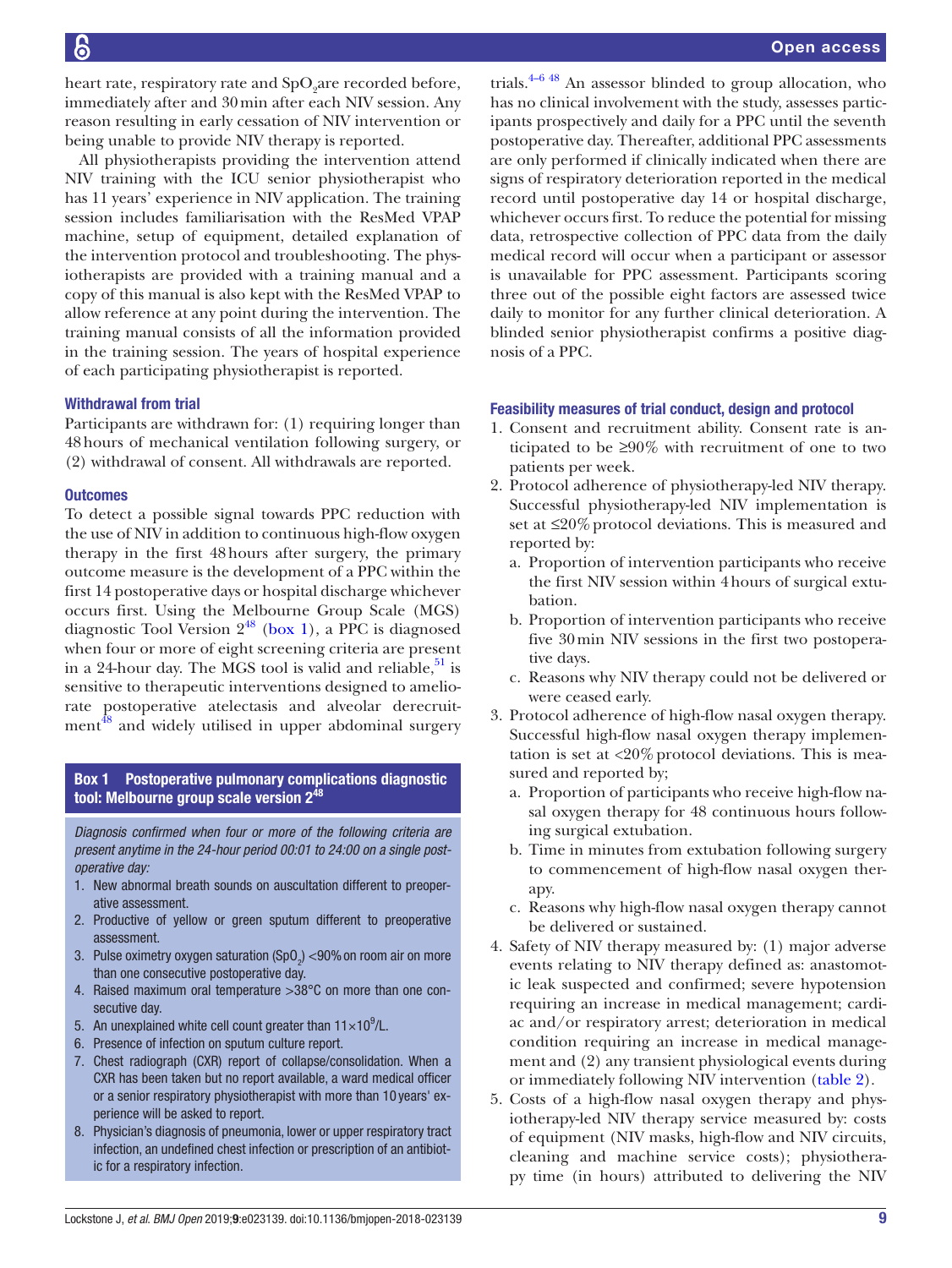therapy and costs of an ICU; and hospital stay measured by average cost of a bed day.

# Secondary exploratory outcomes

- 1. Incidence of pneumonia<sup>52</sup> defined as new chest radiograph infiltrates with at least two of: temperature >38°C, dyspnoea , cough and purulent sputum, altered respiratory auscultation and white cell count (WCC) >12000/mL or leucopaenia <3000/mL), within the first 14 postoperative hospital days or hospital discharge whichever occurs first.
- 2. Incidence of systemic inflammatory response syndrome (SIRS) as defined by two or more of the following: temperature >38or <36; heart rate (HR) >90; respiratory rate (RR) >20 or Partial pressure of carbon dioxide in arterial blood (PaCO<sub>2</sub>) <32, or ventilation for acute process; WCC >12or <4, within the first 14 postoperative hospital days or hospital discharge, whichever occurs first.
- 3. Incidence of sepsis, defined as a Sequential Organ Failure Assessment score  $\geq 2$ , within the first 14 postoperative hospital days or hospital discharge, whichever occurs first.
- 4. Postsurgical ICU and hospital LOS in days.
- 5. Unplanned ICU admission at any time-point during the acute postsurgical stay.
- 6. Incidence of reintubation at any time-point during the acute postsurgical stay.
- 7. In-hospital, 30-day and 12-month mortality.
- 8. HRQoL using the EQ-5D-5L $^{53}$  preoperatively, postoperative day 7 and day 14 and at 12months postoperatively.

# **Blinding**

Random allocation occurs following completion of surgery. This ensures preadmission and operating theatre medical, nursing and physiotherapy staff are masked to postoperative group assignment. Postoperatively, PPC assessors are independent of routine postoperative clinical care and masked to group allocation. All physiotherapy documentations relating to the NIV intervention are documented and filed separately to ensure PPC assessors remain blinded for the first seven postoperative days and then added to the patient's medical file. If a treatment group participant informs the PPC assessor of their group allocation, this is noted and reported. Due to the nature of intervention, postoperative ward staff including nurses, doctors and treating physiotherapists are unable to be blinded.

# Data collection

#### Preoperative variables

To measure baseline characteristics, the following variables are collected directly from the participant or the medical record: age (years), gender, height (cm), weight  $(kg)$ , body mass index  $(kg/cm<sup>2</sup>)$ , planned surgical procedure, surgical category and reason for the procedure, physical health status according to the American Society of Anaesthesiologists and rated by the attending

anaesthetist at the pre-admission clinic (PAC) (score 1–5), smoking history (non-smoker, current smoker or ex-smoker having ceased more than 8 weeks preoperatively), smoking pack years (one pack year=20 cigarettes per day for 1year), years since smoking cessation, respi-

ratory status including auscultation signs and  $SpO<sub>2</sub>(%)$ on room air, cough strength and presence of sputum, participant-reported history of a chest infection in the previous 2 weeks, functional comorbidity index, $54$  participant-reported estimated maximum metabolic equivalent physical activity using a self-rated physical Specific Activity Questionnaire $55$  and any limiting factor to ambulation.

# Intraoperative variables

The following variables are collected from the anaesthetic record, operation report and medical record: duration of anaesthesia (in minutes) during surgery; mechanical ventilation parameters including mode of ventilation, level of pressure/volume control, positive end expiratory pressure used and any recruitment manoeuvres performed; average  $\rm{FiO}_2$  during surgery; type and amount of intraoperative fluid delivered (mL/kg/hour); number and type of blood transfusion units; and incision type.

#### Postoperative variables

Postoperative data are collected daily for the first 14 days or until hospital discharge, whichever occurs first for the following variables: time in days from the preoperative physiotherapy session to the operation; location (ICU or surgical ward) and duration in days at each location; duration of analgesia and type (epidural, constant opioid infusion, patient controlled analgesia, patient controlled epidural analgesia, oral, local pain infusion or other); unplanned ICU admission and ICU LOS; hospital LOS; hours of mechanical ventilation; days of vasopressor use; days and types of oxygen therapy use; total days of nasogastric tube; and day and diagnosis of a prolonged postoperative ileus using a standardised criteria<sup>56</sup> of two or more of the following factors in a 24-hour period including nausea/vomiting, inability to tolerate normal diet, absence of flatus, abdominal distension, radiologic confirmation and physician diagnosis of ileus. Postoperative NIV parameters are collected including: time in hours from extubation following surgery to the first NIV session; time each NIV session is delivered and the grade/seniority of the treating physiotherapist providing the NIV; position of the patient during NIV; duration in minutes of each NIV session; IPAP and EPAP used; pressure titration—reasons if pressure titration occurs and the pressures used; number of times NIV has to temporarily ceased prior to the planned 30min session; reasons NIV was unable to be delivered to the participant; and any major adverse or transient physiological event that occurs as a direct result of NIV therapy. Postoperative high-flow nasal oxygen therapy parameters are collected including: time in minutes from extubation following surgery onto high-flow nasal oxygen therapy; time and date high-flow nasal oxygen therapy is removed; duration in hours of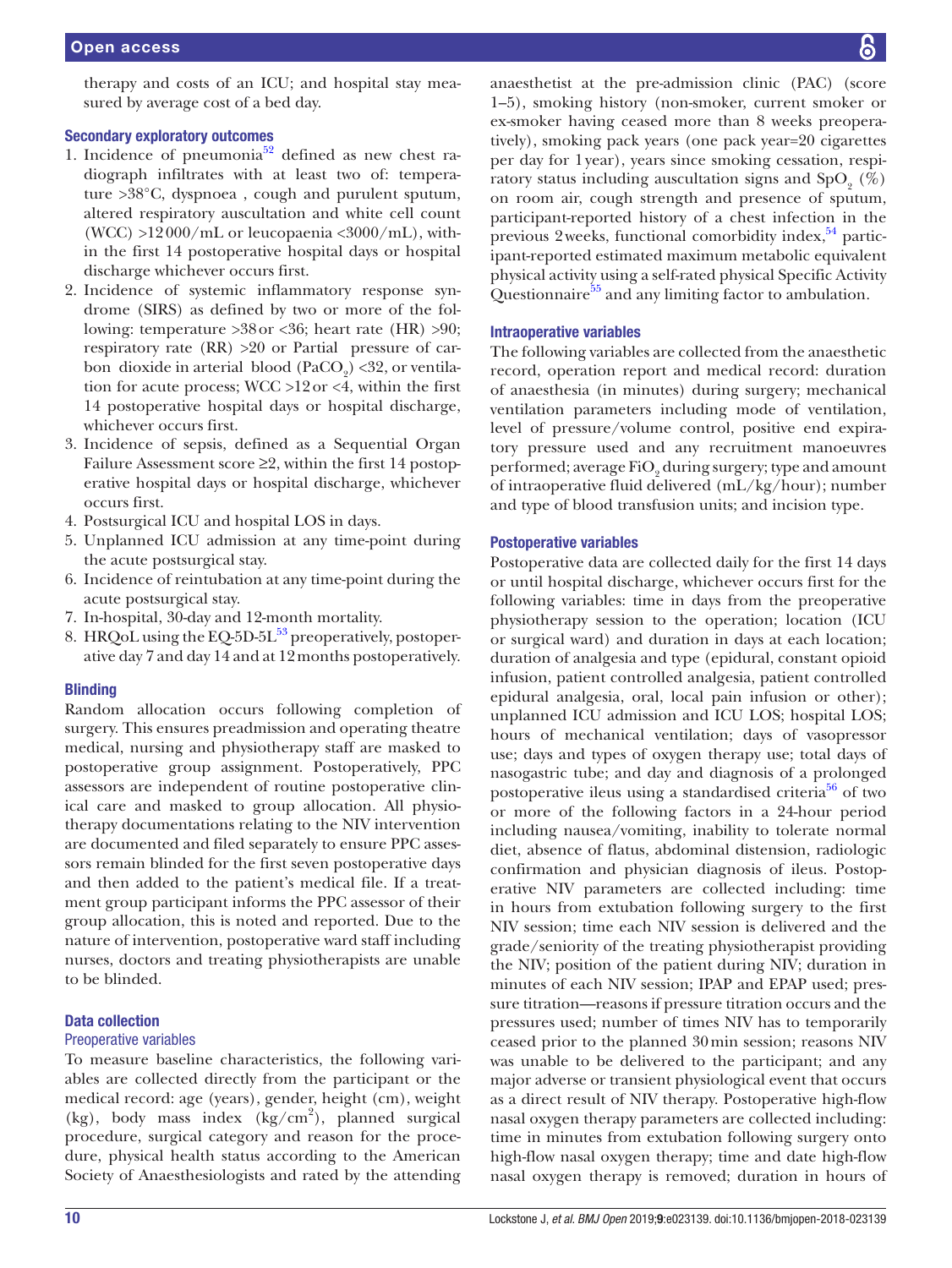high-flow nasal oxygen therapy within the first 48 postoperative hours; number of times high-flow nasal oxygen therapy is removed for greater than 15min within the first two postoperative days; average flow rate during the first two postoperative days; average  $\mathrm{FiO}_2$  during the first two postoperative days; and reasons a participant is unable to have postoperative high-flow nasal oxygen therapy for the first two postoperative days. Early ambulation parameters are collected including: time in hours from end of surgery until time to ambulation  $>1$  min; postoperative day walked longer than 10min; maximum rating of perceived exertion during ambulation at each session; and maximum ambulation stage attained at each session and reasons for a participant being unable to participate in an ambulation session.

# Sample size

This RCT is a pilot trial that has been funded to be conducted for a defined time period (18 months). Current surgical throughput of eligible patients at our hospital predicts that we will recruit a sample of 130 eligible participants (65 per group) in the trial period. If this sample is not reached within the funded time period, recruitment will continue until a minimum sample of 130 is met. If this sample is reached prior to the designated funding period (18 months), recruitment will continue past 130, until this time period is completed. A baseline PPC rate of 18% for the control group (high-flow nasal oxygen therapy alone) is anticipated based on historical Lung Infection Prevention Post Surgery - Major Abdominal - with Pre-Operative Physiotherapy trial (LIPPSMAck POP)<sup>48</sup> data (n=101) of matched high-risk elective upper abdominal surgery participants who were given the same standardised preoperative and postoperative physiotherapy as planned in NIPPER PLUS.

Previous systematic reviews in NIV to prevent pneumonia following surgery report a relative risk reduction of approximately  $60\%$ .<sup>14 57</sup> Using inference for proportion calculations for two independent samples, a total sample of 130 (two groups of 65) would detect a 50% relative risk reduction in PPC between groups (favouring the NIV group, one-sided alpha at 0.05) with only 44% power. This sample will only be adequately powered (80%) if there is a large 75% relative risk reduction in PPC with the application of NIV (18% down to 4%).

Assuming that NIV is superior to high-flow nasal oxygen therapy, an adequately powered study would need a sample of at least 450 (relative risk reduction 50% from a baseline of 18%, alpha two-sided 0.05, beta 80%) which would require a multicentre approach. However, there is also the possibility that high-flow nasal oxygen therapy is just as effective as NIV to prevent PPC. This would require a non-inferiority trial and would require a much larger sample.

This pilot study aims to measure the feasibility of the intervention protocol and provide a baseline estimate of effect to assist in determining the design (superiority or non-inferiority) and conduct of a future multicentre RCT.

# Methods: data collection, management and analysis

Data are collected from participants using a standardised electronic case report form and stored on a password-protected electronic hard drive. Research assistants and site investigators responsible for data collection are trained directly by the principal investigator to ensure correct data handling. Any data or participant lost to follow-up will be reported. Once each participant's data set is completed, it is deidentified, entered into a main database, locked and maintained securely by the principal investigator. All data, consent forms and relevant correspondence are stored according to Australian privacy laws and archived for a minimum of 12 years. On completion of the trial, the database will be made available for independent analysis or as an appendix in the publishing journal if requested.

# Statistical methods

As our study is stratified to postoperative location (ICU/ ward) only, there is a possibility of significant baseline differences between groups. This will be managed according to the prognostic strength and size of imbalances due to potential confounding baseline variables between groups being assessed. $58$  Adjustment covariates will be selected by backward stepwise regression from covariates that may have the potential for clinically significant alterations in effect sizes. These include: smoking history, age, length in time of operation, operation category (upper gastrointestinal, colorectal, urological and  $\text{other}$ ), incision type and location,<sup>59</sup> intraoperative venti-lation strategies,<sup>3 60</sup> fluid delivery,<sup>61</sup> blood transfusions<sup>[62](#page-13-29)</sup> and mode of postoperative analgesia.<sup>[63](#page-13-30)</sup>

The primary outcomes of absolute and relative rates of PPC in the trial groups will be estimated using multivariate robust random effects Poisson generalised linear modelling to allow assessment of binary outcomes with or without adjustment for potential confounding variables (incidence rates and rate ratios, 95% CIs and p values). In addition, the effect of time from the end of surgery/ anaesthesia to diagnosis of PPC will be compared using Cox proportional hazards regression with and without covariate adjustment (HR, 95% CIs and p values). Graphic representation of this analysis will be performed using the Kaplan-Meier method.

Although this study is not adequately powered, a number of secondary outcomes will be treated as time-toevent analyses, with HRs estimated using Cox proportional hazards regression: (1) the day of first diagnosis of other events will be recorded (pneumonia, SIRS, sepsis, reintubation and death) and (2) treatment group comparison for time from surgery to readiness for discharge, and to actual discharge (LOS), will be made using Cox proportional hazards regression, with successful discharge treated as censoring 'failure' and death or no discharge within 30 days treated as censoring 'non-failure'. Binomial secondary outcomes including unplanned ICU admission, unplanned reintubation will be analysed using mixed effects Poisson regression. Secondary outcomes with irregular distributions, including length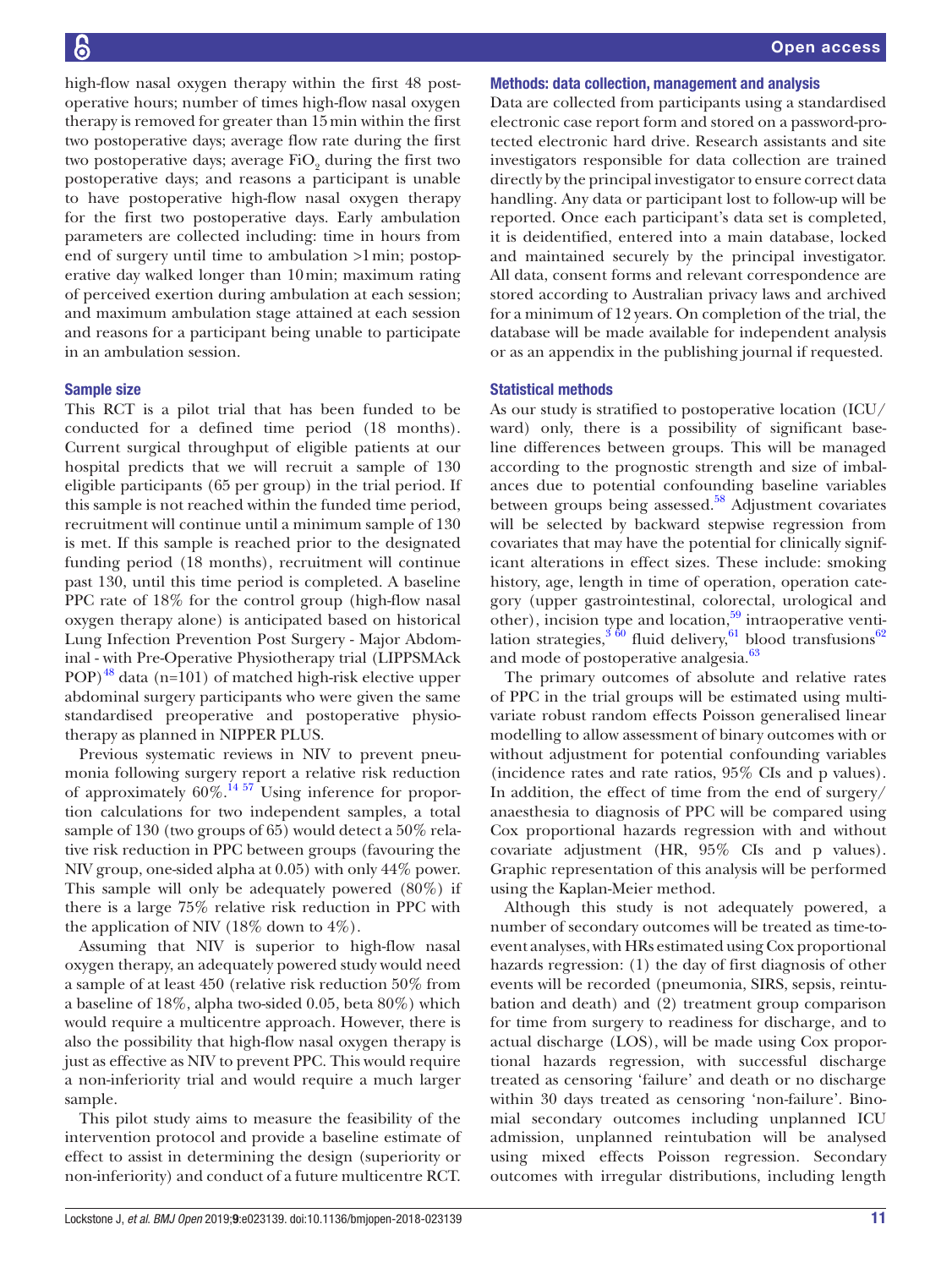of time periods (ICU and total postoperative LOS) and HRQoL, will be evaluated for group differences using mixed effects ordered logistic regression, with mean time (95% CI) estimated for descriptive purposes using mixed effects linear regression. An intention-to-protocol sensitivity analysis will be performed by excluding from the analysis any participant who did not undergo the planned postoperative NIV intervention treatment. The sensitivity of the outcome estimates to missing data will be evaluated using multiple imputation. All analyses will be performed using Stata V.14 or later and analysed on an intention-totreat basis.

# Methods: monitoring

# Data monitoring

The steering committee consists of the principal investigator, local investigator and two academic supervisors who contribute to the design and revision of this study protocol. The principal and local investigators are responsible for the study administrative management and daily coordination of the trial ensuring appropriate trial conduct, record keeping and data management.

An independent Data and Safety Monitoring Board (DSMB) monitors the ethics of the study in accordance with the Declaration of Helsinki overseeing safety and conduct of the study.

For the trial, there is a stopping rule for the potential of NIV or high-flow nasal oxygen therapy to be harmful. An unacceptable rate of anastomotic leakage of over 2.5% will trigger consideration for trial termination by the independent DSMB established for the oversight of this clinical trial. To detect a 2.5% anastomotic leakage rate in either group requires a minimum of 57 patients (one-sample test of proportion compared with hypothetical 0.1% rate; power 80%; alpha 0.05). Analysis of anastomotic leakage rates only in both groups will therefore be performed at participant recruitment number 60 using cumulative summation analysis.<sup>[64](#page-13-31)</sup>

Any other major adverse events directly relating to the interventions will be reported with oversight from the independent DSMB.

#### Ethics and dissemination

Trial results will be disseminated widely through conference presentations and peer-review journal publications.

#### **DISCUSSION**

Consequences of PPCs following upper abdominal surgery are well defined, leading to great interest in their prevention. High-risk patients have been shown to be over eight times more likely to develop a PPC compared with individuals identified as low-risk $6$  suggesting increased attention is required to improve postoperative outcomes in this high-risk cohort.

While previous clinical studies support the use of preventative NIV therapy following major abdominal surgery, $^{11}$  14 17 implementation of NIV therapy does not appear to be standard postoperative care<sup>421</sup> and a number of important methodological limitations exists in previous literature including high-bias risk and minimal reporting of adverse events. $^{14}$  Recommendations for future research include; evaluating the use of NIV in preventing mortality, a targeted approach investigating patients at higher risk for PPCs and must report on all adverse effects and possible complications of preventative postoperative NIV.<sup>14 17</sup> The NIPPER PLUS study is designed to begin targeting these recommendations by collecting and reporting on in-hospital, 30-day and 12-month all-cause mortality for all participants and is recruiting participants identified as high-risk of developing a PPC only. High risk for this study has been defined as either: eligible patients with a planned postoperative admission to ICU/HDU due to this factor being independently associated with the development of a PP $C^6$  $C^6$  or eligible patients identified at high risk using the MRPT.<sup>[6](#page-12-14)</sup> The MRPT has been shown to be specific and sensitive in the identification of individuals who are at highest risk of PPC development in the surgical settings including upper abdominal surgery.<sup>56</sup>

Preventative NIV was associated with no major complications in our observational study, $41$  and the NIPPER PLUS trial aims to further support this finding by reporting on any adverse event as well as transient physiological events directly relating to NIV therapy during, immediately following and 30minutes after therapy, therefore contributing to necessary and strongly recommended NIV safety data for both ICU and ward patients.

All previous preventative NIV clinical trials in abdominal surgery compare NIV with standard oxygen therapy only<sup>[14 17](#page-12-7)</sup>; however, the application of high-flow nasal oxygen therapy is becoming widespread in  $ICUs<sup>40</sup>$  and in other clinical settings. $26$  The NIPPER PLUS study is designed with high-flow nasal oxygen therapy as standard care to match current clinical practice within our ICU unit and aims to detect whether there is a possible signal towards PPC reduction with the use of additional intermittent NIV compared with continuous high-flow oxygen therapy alone. The NIPPER PLUS trial is a single-centre study. The effect of high-flow nasal oxygen therapy in high-risk upper abdominal surgery patients is currently unclear. Prior to undertaking expensive fully powered multicentre trials, there is a need to build evidence and data from pilot trials for realistic effect size variability estimation and to measure the design, feasibility, safety and potential challenges of treatment protocols. This pilot study aims to inform future definitive trial design and conduct. Interpretation of results will be evaluated in context of the studies' limitations and indeed it may be demonstrated that this protocol is unfeasible in its current form and would be futile to progress to multicentre trials without study and protocol redesign.

In conclusion, the NIPPER PLUS trial is a single-centre, assessor-blinded, parallel group, pilot RCT, which aims to detect whether there is a possible signal towards PPC reduction with the use of additional intermittent NIV compared with continuous high-flow oxygen therapy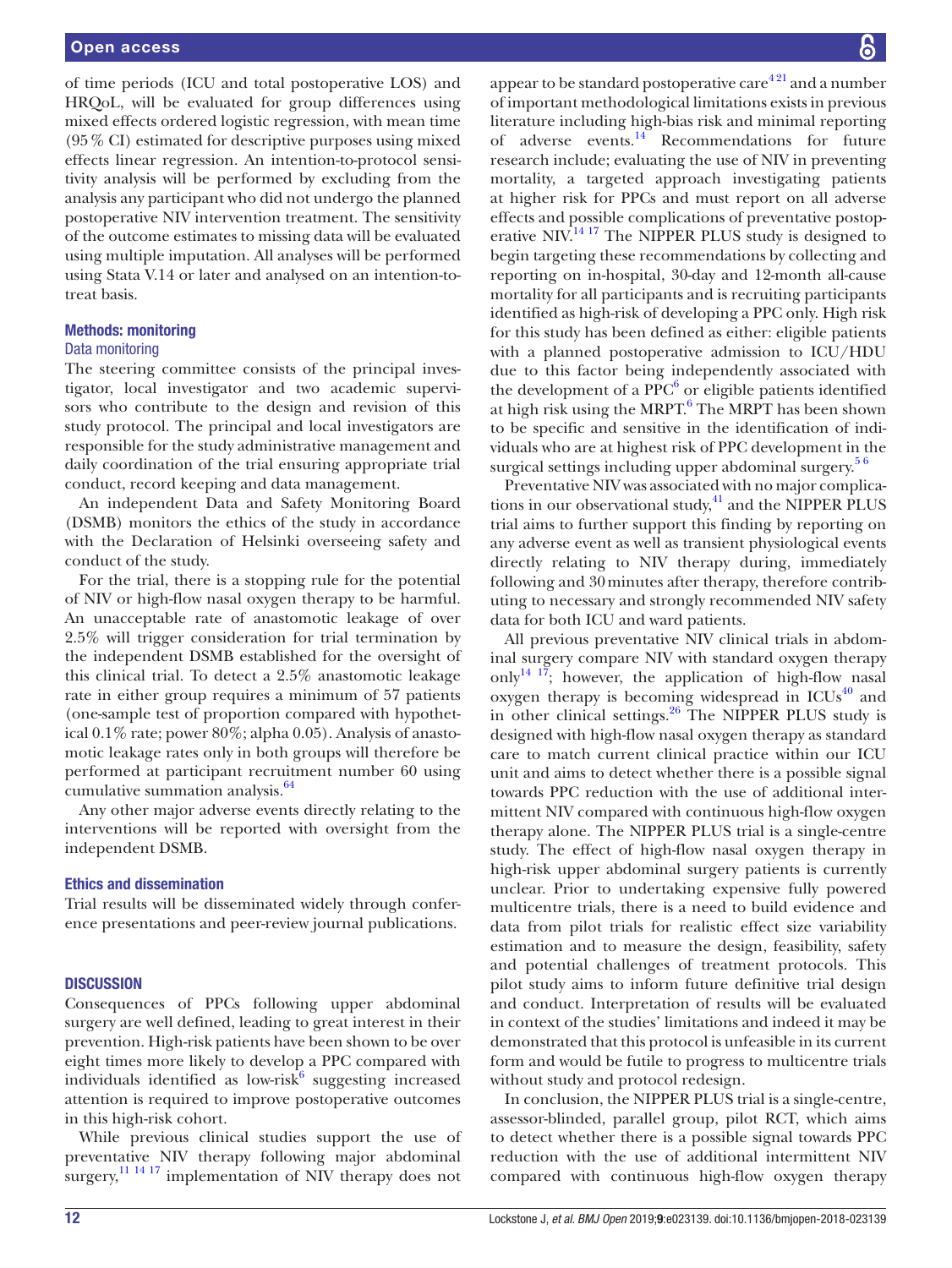alone following high-risk elective upper abdominal surgery. This trial is measuring recruitment ability, feasibility of implementing a physiotherapy-led NIV and highflow nasal oxygen therapy protocol, safety of NIV therapy and preliminary costs of care information on a NIV and high-flow nasal oxygen therapy service. This will assist in the design and conduct of future multicentre trials. In addition, this trial will also explore possible effects on postsurgical ICU and hospital LOS, unplanned ICU admission, reintubation rates, in-hospital, 30-day and 12-month mortality. This trial standardises preoperative and postoperative physiotherapy care and is currently recruiting.

#### Author affiliations

<sup>1</sup>Department of Physiotherapy, Launceston General Hospital, Launceston, Tasmania, Australia

<sup>2</sup>Department of Physiotherapy, The University of Melbourne, Melbourne, Victoria, Australia

<sup>3</sup>School of Health Sciences, University of Tasmania, Launceston, Tasmania, Australia 4 Anaesthesia Perioperative and Pain Medicine Unit, Melbourne Medical School, The University of Melbourne, Melbourne, Victoria, Australia

Acknowledgements We would like to thank all staff in the intensive care unit, the surgical ward, the post anaesthesia care unit and preadmission clinic at Launceston General Hospital; all physiotherapists providing the interventions and the NIPPER PLUS research assistant, Bronte Biggins-Tosch, for her dedication and thoroughness. Lastly, we would like to thank all the participants on their assistance in contributing to the body of knowledge in this area.

Contributors IB and JL conceived and designed the study and coordinated the trial. LD and SMP assisted in final study design and protocol. JL prepared the first draft of the protocol manuscript and was responsible for the final manuscript. All authors revised all manuscript drafts, approved the final manuscript and contributed intellectually important content. JL is the guarantor of the paper and takes responsibility for the integrity of the work as a whole, from inception to published article.

Funding This work was supported by the Clifford Craig Foundation, Launceston, Australia (Project 160).

Disclaimer The funding body has no influence on the study design, collection or data analysis or publication of results.

#### Competing interests None declared.

Patient consent for publication Not required.

Ethics approval The trial is being conducted in accordance with the Declaration of Helsinki and has undergone ethics review by the Tasmanian Health Human Research Ethics Committee and received approval 08/02/2017 (protocol reference H0016207). All participants will provide written informed consent.

Provenance and peer review Not commissioned; externally peer reviewed.

Open access This is an open access article distributed in accordance with the Creative Commons Attribution Non Commercial (CC BY-NC 4.0) license, which permits others to distribute, remix, adapt, build upon this work non-commercially, and license their derivative works on different terms, provided the original work is properly cited, appropriate credit is given, any changes made indicated, and the use is non-commercial. See: <http://creativecommons.org/licenses/by-nc/4.0/>.

#### **REFERENCES**

- <span id="page-12-0"></span>1. Schultz MJ, Hemmes SN, Neto AS, *et al*. Epidemiology, practice of ventilation and outcome for patients at increased risk of postoperative pulmonary complications: LAS VEGAS - an observational study in 29 countries. *[Eur J Anaesthesiol](http://dx.doi.org/10.1097/EJA.0000000000000646)* 2017;34:492–507.
- <span id="page-12-1"></span>2. Serpa Neto A, Hemmes SN, Barbas CS, *et al*. Incidence of mortality and morbidity related to postoperative lung injury in patients who have undergone abdominal or thoracic surgery: a systematic review and meta-analysis. *[Lancet Respir Med](http://dx.doi.org/10.1016/S2213-2600(14)70228-0)* 2014;2:1007–15.
- <span id="page-12-15"></span>3. Hemmes SN, Gama de Abreu M, Pelosi P, *et al*. High versus low positive end-expiratory pressure during general anaesthesia for open abdominal surgery (PROVHILO trial): a multicentre randomised controlled trial. *[Lancet](http://dx.doi.org/10.1016/S0140-6736(14)60416-5)* 2014;384:495–503.
- <span id="page-12-9"></span>4. Haines KJ, Skinner EH, Berney S, *et al*. Association of postoperative pulmonary complications with delayed mobilisation following major abdominal surgery: an observational cohort study. *[Physiotherapy](http://dx.doi.org/10.1016/j.physio.2012.05.013)* 2013;99:119–25.
- <span id="page-12-16"></span>5. Parry S, Denehy L, Berney S, *et al*. Clinical application of the Melbourne risk prediction tool in a high-risk upper abdominal surgical population: an observational cohort study. *[Physiotherapy](http://dx.doi.org/10.1016/j.physio.2013.05.002)* 2014;100:47–53.
- <span id="page-12-14"></span>6. Scholes RL, Browning L, Sztendur EM, *et al*. Duration of anaesthesia, type of surgery, respiratory co-morbidity, predicted VO2max and smoking predict postoperative pulmonary complications after upper abdominal surgery: an observational study. *[Aust J Physiother](http://dx.doi.org/10.1016/S0004-9514(09)70081-9)* 2009;55:191–8.
- 7. Fernandez-Bustamante A, Frendl G, Sprung J, *et al*. Postoperative pulmonary complications, early mortality, and hospital stay following noncardiothoracic surgery: a multicenter study by the perioperative research network investigators. *[JAMA Surg](http://dx.doi.org/10.1001/jamasurg.2016.4065)* 2017;152:157–66.
- <span id="page-12-2"></span>8. Miskovic A, Lumb AB. Postoperative pulmonary complications. *[Br J](http://dx.doi.org/10.1093/bja/aex002) [Anaesth](http://dx.doi.org/10.1093/bja/aex002)* 2017;118:317–34.
- 9. Warner DO. Preventing postoperative pulmonary complications: the role of the anesthesiologist. *[Anesthesiology](http://www.ncbi.nlm.nih.gov/pubmed/10781293)* 2000;92:1467–72.
- <span id="page-12-3"></span>10. van Kaam AH, Lachmann RA, Herting E, *et al*. Reducing atelectasis attenuates bacterial growth and translocation in experimental pneumonia. *[Am J Respir Crit Care Med](http://dx.doi.org/10.1164/rccm.200312-1779OC)* 2004;169:1046–53.
- <span id="page-12-6"></span>11. Jaber S, Chanques G, Jung B. Postoperative noninvasive ventilation. *[Anesthesiology](http://dx.doi.org/10.1097/ALN.0b013e3181c5e5f2)* 2010;112:453–61.
- <span id="page-12-4"></span>12. Ruscic KJ, Grabitz SD, Rudolph MI, *et al*. Prevention of respiratory complications of the surgical patient: actionable plan for continued process improvement. *[Curr Opin Anaesthesiol](http://dx.doi.org/10.1097/ACO.0000000000000465)* 2017;30:399–408.
- <span id="page-12-5"></span>13. Futier E, Jaber S. High-flow nasal cannula following extubation: is more oxygen flow useful after surgery? *[Intensive Care Med](http://dx.doi.org/10.1007/s00134-015-3902-2)* 2015;41:1310–3.
- <span id="page-12-7"></span>14. Ireland CJ, Chapman TM, Mathew SF, *et al*. Continuous positive airway pressure (CPAP) during the postoperative period for prevention of postoperative morbidity and mortality following major abdominal surgery. *[Cochrane Database Syst Rev](http://dx.doi.org/10.1002/14651858.CD008930.pub2)* 2014;8:CD008930.
- 15. Ferreyra GP, Baussano I, Squadrone V, *et al*. Continuous positive airway pressure for treatment of respiratory complications after abdominal surgery: a systematic review and meta-analysis. *[Ann Surg](http://dx.doi.org/10.1097/SLA.0b013e3181675829)* 2008;247:617–26.
- 16. Jaber S, Lescot T, Futier E, *et al*. Effect of noninvasive ventilation on tracheal reintubation among patients with hypoxemic respiratory failure following abdominal surgery: a randomized clinical trial. *[JAMA](http://dx.doi.org/10.1001/jama.2016.2706)* 2016;315:1345–53.
- 17. Chiumello D, Chevallard G, Gregoretti C. Non-invasive ventilation in postoperative patients: a systematic review. *[Intensive Care Med](http://dx.doi.org/10.1007/s00134-011-2210-8)* 2011;37:918–29.
- <span id="page-12-8"></span>18. Squadrone V, Coha M, Cerutti E, *et al*. Continuous positive airway pressure for treatment of postoperative hypoxemia: a randomized controlled trial. *[JAMA](http://dx.doi.org/10.1001/jama.293.5.589)* 2005;293:589–95.
- 19. Ricksten SE, Bengtsson A, Soderberg C, *et al*. Effects of periodic positive airway pressure by mask on postoperative pulmonary function. *[Chest](http://dx.doi.org/10.1378/chest.89.6.774)* 1986;89:774–81.
- 20. Lindner KH, Lotz P, Ahnefeld FW. Continuous positive airway pressure effect on functional residual capacity, vital capacity and its subdivisions. *[Chest](http://dx.doi.org/10.1378/chest.92.1.66)* 1987;92:66–70.
- 21. Patman S, Bartley A, Ferraz A, *et al*. Physiotherapy in upper abdominal surgery - what is current practice in Australia? *[Arch](http://dx.doi.org/10.1186/s40945-017-0039-3) [Physiother](http://dx.doi.org/10.1186/s40945-017-0039-3)* 2017;7:11.
- <span id="page-12-10"></span>22. Parke R, McGuinness S, Eccleston M. Nasal high-flow therapy delivers low level positive airway pressure. *[Br J Anaesth](http://dx.doi.org/10.1093/bja/aep280)* 2009;103:886–90.
- 23. Groves N, Tobin A. High flow nasal oxygen generates positive airway pressure in adult volunteers. *[Aust Crit Care](http://dx.doi.org/10.1016/j.aucc.2007.08.001)* 2007;20:126–31.
- <span id="page-12-11"></span>24. Corley A, Caruana LR, Barnett AG, *et al*. Oxygen delivery through high-flow nasal cannulae increase end-expiratory lung volume and reduce respiratory rate in post-cardiac surgical patients. *[Br J Anaesth](http://dx.doi.org/10.1093/bja/aer265)* 2011;107:998–1004.
- 25. Sztrymf B, Messika J, Bertrand F, *et al*. Beneficial effects of humidified high flow nasal oxygen in critical care patients: a prospective pilot study. *[Intensive Care Med](http://dx.doi.org/10.1007/s00134-011-2354-6)* 2011;37:1780–6.
- <span id="page-12-12"></span>26. Ashraf-Kashani N, Kumar R. High-flow nasal oxygen therapy. *[BJA](http://dx.doi.org/10.1093/bjaed/mkw041) [Educ](http://dx.doi.org/10.1093/bjaed/mkw041)* 2017;17:63–7.
- <span id="page-12-13"></span>27. Maggiore SM, Idone FA, Vaschetto R, *et al*. Nasal high-flow versus Venturi mask oxygen therapy after extubation. Effects on oxygenation, comfort, and clinical outcome. *[Am J Respir Crit Care](http://dx.doi.org/10.1164/rccm.201402-0364OC) [Med](http://dx.doi.org/10.1164/rccm.201402-0364OC)* 2014;190:282–8.